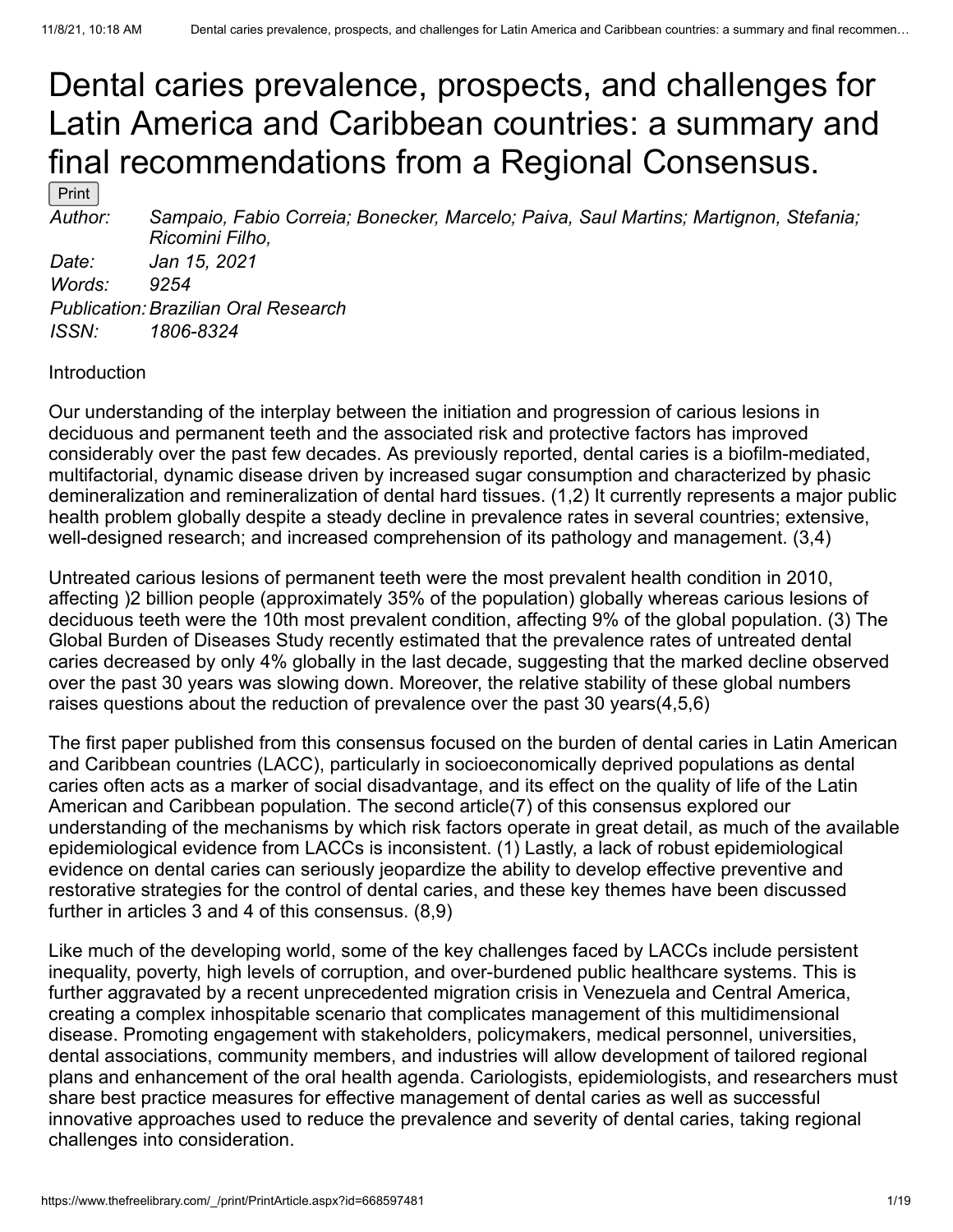The current consensus contributes to this discussion and, most importantly, attempts to highlight the fact that dental caries is a preventable disease. There is sufficient available evidence on the prevention and control of this disease, even in deprived communities such as those in LACCs. Therefore, the aim of this paper is to present and summarize the final recommendations of the Latin American Consensus, "Dental Caries Prevalence, Prospects and Challenges for Latin American and Caribbean countries".

# Latin America in numbers

The LACC region includes 33 countries with 650 million inhabitants who speak a Romance language (derived from Vulgar Latin). Fifteen autonomous territories or Areas of Special Sovereignty (USA, UK, and The Netherlands) have been included in many statistical surveys conducted within this geographical region. (10,11,12)

The LACC region represents 9% of the global population, with projections estimating approximately 730 million inhabitants by 2050. (10) It is the fourth most populated region in the world, with a predominantly urban population as a result of high urbanization rates (82.5%) comparable to that of the developed world. However, in contrast to wealthy urbanized countries, LACCs face several challenges such as structural constraints on the economy, under-funded and over-burdened public healthcare systems, and perhaps most importantly, persistently high levels of social inequality(13) In fact, various political and anthropological analyses have concluded that, despite economic reforms and social progress in some areas over the past few decades, the fundamental tenets of socioeconomic inequalities have not been substantially challenged in the region as yet. (14)

The current prevalence rates of oral health treatments and dental caries in the LACC region is worrying despite steady declines in the rates of caries in permanent teeth as observed in countries such as Brazil, Mexico, and Colombia. Moreover, the prevalence of dental caries in the primary dentition continues to remain high in the majority of LACCs, with ) 50% of children and ) 85% of the adult population being affected. (1,6) A recent study showed that only five countries (Brazil, Colombia, Panama, Chile, and Uruguay) in the region had implemented oral health surveys of nationally representative samples of adults between 2000 and 2015. (15) In 2018, Mexico published a national survey summarizing the status of dental caries in 32 federative entities in the country, with samples being collected from individuals belonging to different age groups over a period of two decades. (16)

The lack of epidemiological data in LACCs suggests that health planning in the region is largely based on considerable levels of uncertainty. Therefore, Edgar Morin's advice, "we should learn to navigate on a sea of uncertainties, sailing in and around islands of certainty," appears particularly relevant when planning regional oral health strategies taking uncertainties in educational issues in LACCs into consideration. (17)

Rural areas are typically faced with remarkable social challenges, requiring the development of audacious initiatives that deliver effective evidence-based care to the population. Currently, it is estimated that more than 400 different indigenous groups live in the LACC region, the majority of which are found in Bolivia, Guatemala, Peru, Ecuador, and Mexico. (18) Therefore, oral health promotion programs should take into consideration the specificities and cultural characteristics of these communities as their participation is crucial for success.

It is also important to observe how rural populations and vulnerable urban communities understand oral health, as low literacy rates can delay caries detection, hinder adherence to preventive strategies, and jeopardize well-designed oral health promotion programs. (19,20) Increased community involvement and research approaches that cater to traditionally excluded and marginalized sections of the society are essential, particularly in the context of the extensive internal and cross-national migration crisis being observed in Latin America. This displacement crisis is motivated by a number of reasons, including political and economic factors, security issues, natural disasters, and development projects (e.g., mining concessions). (10,11) Humanitarian operations being carried out in the border areas will soon prove to be inadequate for the provision of good health conditions to the migrants, and a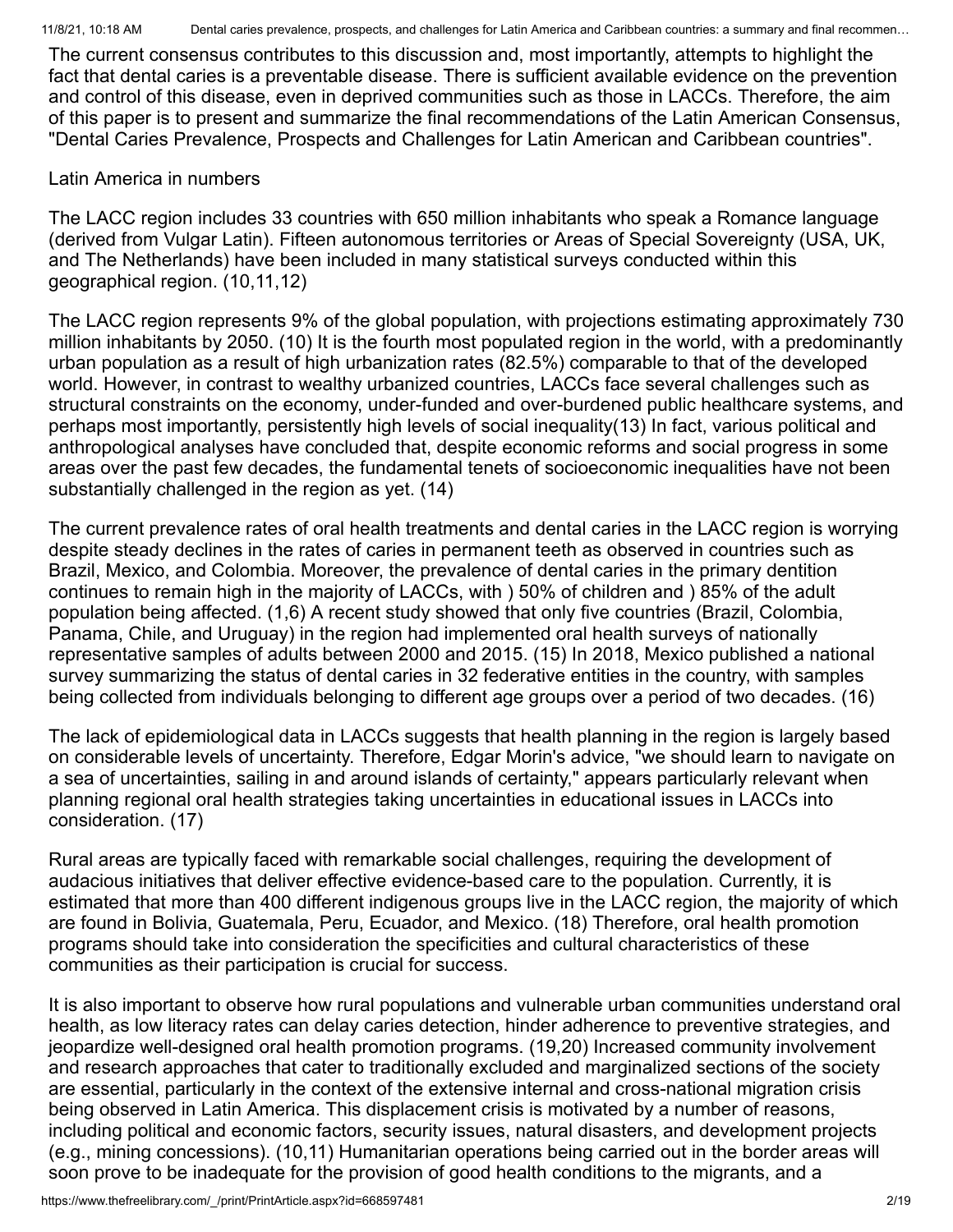combined regional and national response must be organized, particularly in countries such as Colombia and Mexico where the public healthcare systems are already overburdened and the number of refugees and migrants is escalating steadily.

Public health approaches used to reduce the burden of dental caries in LACCs must tackle the "causes of the causes" by addressing the historical and cultural aspects of the disease burden in addition to its social determinants. LACCs have a strong historical link to the production and consumption of sugar, accounting for approximately 40% of the global sugar output, and this is expected to remain stable until 2028. (21) The global consumption of sugar is increasing and has doubled (from 80 to 160 million tons/year) since the late 1970s. The LACC region too has exhibited a rising trend in consumption, despite numerous campaigns aimed at reducing intake. In 2015, a global analysis of the estimated daily calorie intake from sweetened sugar beverages per capita found that Chile, Mexico, Argentina, and Brazil exhibited the highest rates in the LACC region, (22) and this could partly be attributed to strong opposition by the sugar industry to anti-obesity regulations such as soda taxes and front-of-package nutrition labeling. (23) According to the International Diabetes Federation, more than 26 million inhabitants of Latin America are expected to develop type 2 diabetes by 2025(24) representing an 85% increase in the prevalence rates. Estimating the prevalence of dental caries between the years 2025 and 2030 based on general trends from the LACC region showed that this region is undergoing a transition in development. The complexity of the social and economic environment in the region highlights the need for international efforts to advance regional plans for controlling dental caries.

Trends of and risk factors for dental caries in LACCs: summary of articles 1 and 2 of this Consensus

There is limited epidemiological evidence on the prevalence of dental caries in children and adults in LACCs, and although reliable national data is available for a few countries, the remainder either do not have any epidemiological evidence on prevalence rates or rely on small-scale studies for the same. (15) Moreover, much of this evidence may be outdated despite being representative and significant. Although the guidelines proposed by the World Health Organization (WHO) have been available since the 1970s, there is a lack of standardization in dental epidemiological studies. Furthermore, many countries have not established a standardized database and system to monitor changes in dental caries prevalence rates. (1)

Article 1 of this consensus(1) showed the existence of a wide range in reported mean DMFT scores of 12-year-old children, and recent evidence suitable for appropriate interpretation and regional comparisons is only available in a few countries. Till date, only two systematic reviews conducted in 1970 and 2016 have examined caries trends in 12-year-old children in the LACC region, making it difficult to ascertain whether the disease burden is increasing or decreasing in this region. (6,25)

A few studies examining 12-year-old children in LACCs showed that the symptoms of dental caries and associated functional alterations often led to psychological issues that negatively affected the oral health-related quality of life of the LACC population. Moreover, these effects generally presented as a cumulative experience that worsened with disease progression, with severe cases impeding the patient's daily activities as well as that of their family members. (1)

Caries risk assessment comprises of a range of factors that are not stable and also interact with one another, and a few epidemiological surveys in LACCs investigating some of the main risk factors of dental caries have corroborated the findings of previous systematic reviews. (7) Non-white ethnicity, low educational levels exhibited by the parents, low family income, availability of a health insurance scheme, and old age have been associated with higher dental caries prevalence in the LACC population. (26) Additionally, behavioral risk factors such as a cariogenic diet, high frequency of sugar intake, additional sugar consumption, and poor oral hygiene have also been associated with increased risk of dental caries in this population. Other studies carried out in the LACC population demonstrated that the saliva buffering capacity, presence of S. mutans in the saliva, presence of erupting primary and permanent molars, and enamel defects were also related to the prevalence of dental caries. (7)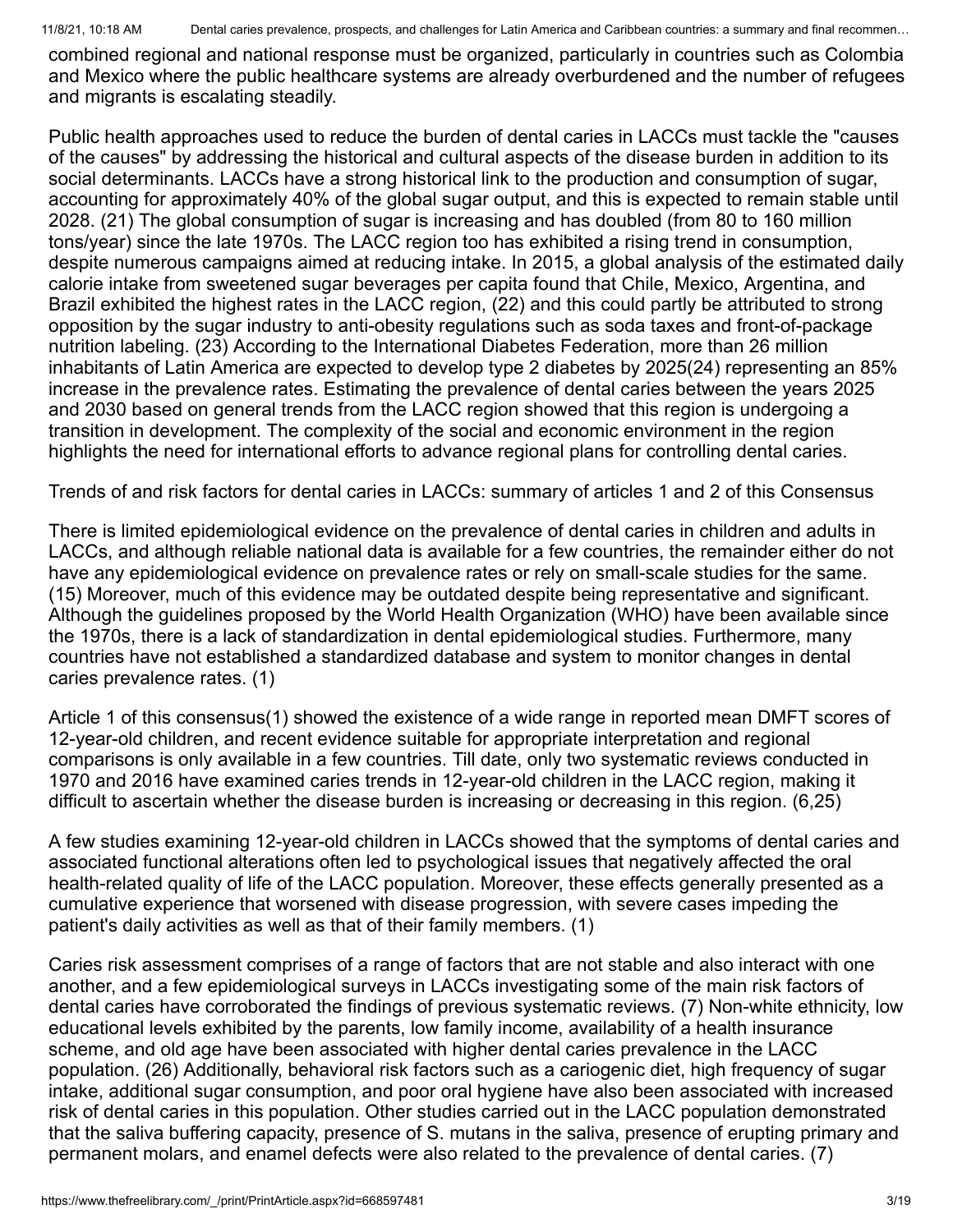Previous studies have reported that the key risk factors of dental caries can occur at various stages of life. In older people, some factors that indicate a higher risk of caries include exposed root surfaces, increased root caries, gingival recession, poor oral hygiene, and lower socioeconomic levels. However, these findings have not been investigated in the LACC population. (7)

Potential strategies for preventing and controlling dental caries: summary of articles 3 and 4

Individual and context-driven healthy behaviors such as controlled sugar consumption and regular contact with fluorides are regarded as effective ways to prevent dental caries across all ages. Two additional strategies, application of dental sealants and oral health education, may also be implemented in order to achieve this objective(8). However, synergistic implementation of these strategies is essential for effective caries control in the long term.

The LACC region is a powerhouse of the global sugar industry, with sugar plantations forming a major part of the local economy. Approximately half of the sugar produced in the region is destined for domestic consumption whereas the remainder is exported. Global sugar consumption is increasing, lowering associated costs and making it more widely available. In 2018, the average per capita consumption of sugar was 39.9 kilos/year in Central America and the Caribbean, 41.8 kilos/year in South America, and 34.7 kilos/year in Mexico. These values are considerably higher than those observed in Asia (18.2 kilos/year) and Africa (15.3 kilos/year), highlighting the need for populationbased strategies aimed at reducing and controlling sugar intake to manage the risk of noncommunicable diseases such as dental caries in LACCs. However, implementation of such strategies will be challenging due to the high rates of sugar consumption in the LACC region, and will be further complicated by limited available evidence on the efficacy of such strategies in this region. (7)

Although community-level fluoridation programs (such as fluoridated water or salt) are widespread in LACCs, (8) the strategy is limited by several factors such as discrepancies in the areas covered within a country, unequal access to its benefits, and the need for efficient surveillance systems to monitor fluoride concentrations. This has led to discontinuation of the strategy in some regions. The use of fluoridated milk has also been reported, (8) although less frequently compared to water and salt. Fluoride dentifrices, a popular individual-level strategy for caries control, may be more effective in its reach compared to community approaches in areas not covered by water or salt fluoridation. However, adequate provision of information on the frequency of use of fluoride dentifrices and the release of soluble fluorides from the formulation into the mouth during tooth brushing is necessary in order to achieve an anti-caries effect. (27) Unfortunately, the majority of the population remains unaware of this information, making selection of appropriate commercially available fluoridated dentifrices difficult, particularly in the context of easily available poor-quality formulations with insufficient fluoride concentrations resulting in questionable anti-caries effects. On the other hand, incorporation of additives in fluoride toothpastes (e.g., arginine) has shown promising results as these new technologies can enhance the effects of fluoride. Therefore, strategies targeting increased accessibility and affordability of high-quality formulations may guarantee the regular use of fluoride toothpastes in this region.

While some LACCs have clear policies on fluoride use, (8) others do not, and proper regional legislations addressing soluble fluoride content in dentifrices along with effective surveillance programs monitoring different sources of fluoride exposure are necessary(8)

The benefits of using of pit and fissure sealants in permanent teeth is well-established; however, there is limited evidence on its efficacy in primary molars. (8) Several systematic reviews have reported substantial effectiveness of sealants in the prevention and control of occlusal caries when compared to no intervention although this may have been affected by the incidence of caries in the population. Community-based strategies promoting the use of occlusal sealants are scarce in the LACC region.

Educational interventions carried out by health professionals have the potential to promote good oral health at the individual and community levels. (28) The strong influence of social and behavioral risk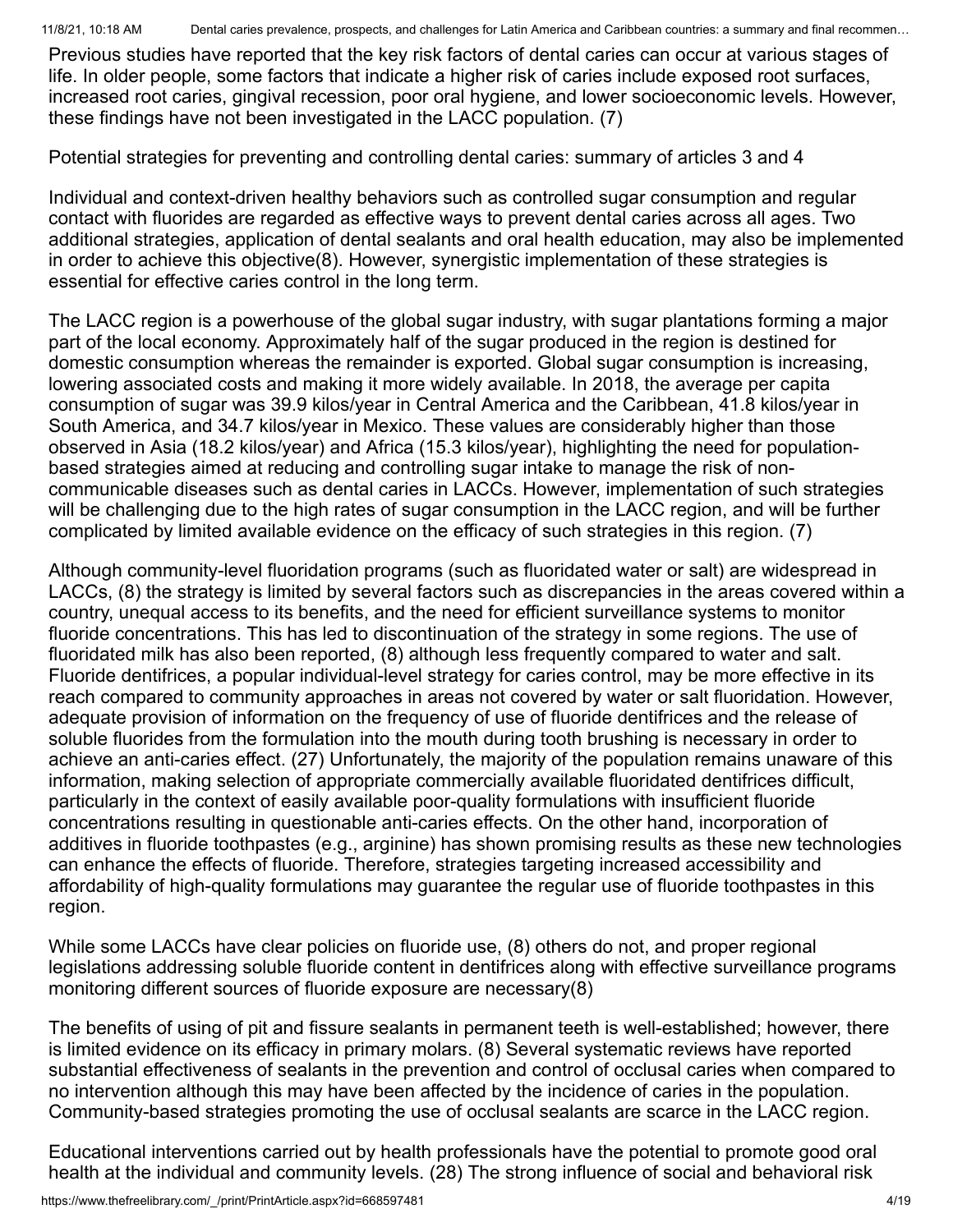factors on the incidence of dental caries highlights the importance of educational interventions targeting sugar consumption, regular contact with fluorides, issues for the appropriation of self-knowledge about the health-disease process, stimulating the autonomy and change in health behaviors leading to prevention and oral health promotion.

The management of a caries lesion is particularly challenging in the LACC region as many countries lack sufficient public health services and equitable access to their benefits. (9) While improving access to benefits is desirable the primary goal is not just the restoration of a single lesion but the stabilization of the general oral function.

Another challenging aspect of caries lesion management is the selection of appropriate treatment measures, which vary with the stage of the lesion, its localization, and activity. The positive aspect is that most of the options are based on minimal intervention techniques. (29) Unfortunately, there is limited evidence on the most commonly used caries management strategies in the LACC region. (9) While frequent use of a fluoridated toothpaste and restricted sugar intake may suffice for initial caries without cavity formation (ICDAS1&2), professional fluoride application (varnish, gel, or mousse) is recommended for high-risk patients. Silver Diamine Fluoride (SDF) may be used for surfaces where esthetics are not mandatory whereas glass ionomer cement or resin sealants can be used on occlusal surfaces. (30,31,32)

Moderate caries may extend into the dentine (ICDAS 3&4), and lesions with localized enamel breakdown may be treated using sealants or SDF on occlusal surfaces. SDF has been shown to be an effective treatment option for caries control on any tooth surface in the primary dentition, (33,34) although there is limited evidence of its efficacy in permanent teeth. (35) Buccal lesions can be controlled using a combination of fluoridated toothpastes, restricted sugar intake, and professional fluoride application. However, in case of no enamel breakdown but presence of an underlying dark shadow in the dentine, the treatment options are dependent on the extent that the dentine is affected. Dental sealants may be used in case of involvement of the external part of the dentine only, whereas cavity preparation, removal of infected dentine, and restoration using glass ionomer cement or resin is recommended in case of greater dentin involvement. The appropriate treatment option should be selected using an X-ray where possible.

Severe carious lesions (ICDAS 5 & 6), which represent the majority, should be treated using either Atraumatic Restorative Treatment (ART) or the Hall technique if the cavity is too large. However, radical strategies including endodontic approaches or extraction of teeth that cannot be restored continue to be popular in the LACC and the use of preventive strategies must be supported in order to minimize the need for invasive interventions at more advanced stages of caries. (9)

The core curriculum for cariology in Latin American and Caribbean countries

The European Organization for Caries Research (ORCA) and the Association of Dental Education in Europe published the results of the first consensus workshop on the development of a European curriculum in cariology ten years ago. (36) The European Core Curriculum in Cariology (CCC) for undergraduate dental students included five educational domains focusing on basic sciences, concepts of evidence-based dentistry, epidemiology, public health, risk assessment, disease detection, diagnosis, decision-making, preventive therapy, and minimally invasive and advanced surgical treatment measures. The impact of the European CCC is noteworthy as it was further developed after a thorough survey of dental schools across Europe. (37)

The CCC was implemented in universities in Brazil, Colombia, Chile, Venezuela, Dominican Republic, and Puerto Rico. (38,42) A survey on the inclusion of cariology education in Spanish-speaking dental schools in LACCs showed that non-operative caries management strategies were not implemented on a regular basis. Moreover, the majority of schools reported focusing on all of the main topics of cariology except those related to behavioral sciences, microbiology, saliva and systemic diseases, caries risk factors, root caries, erosion, and early caries management strategies. (43) In Brazil (a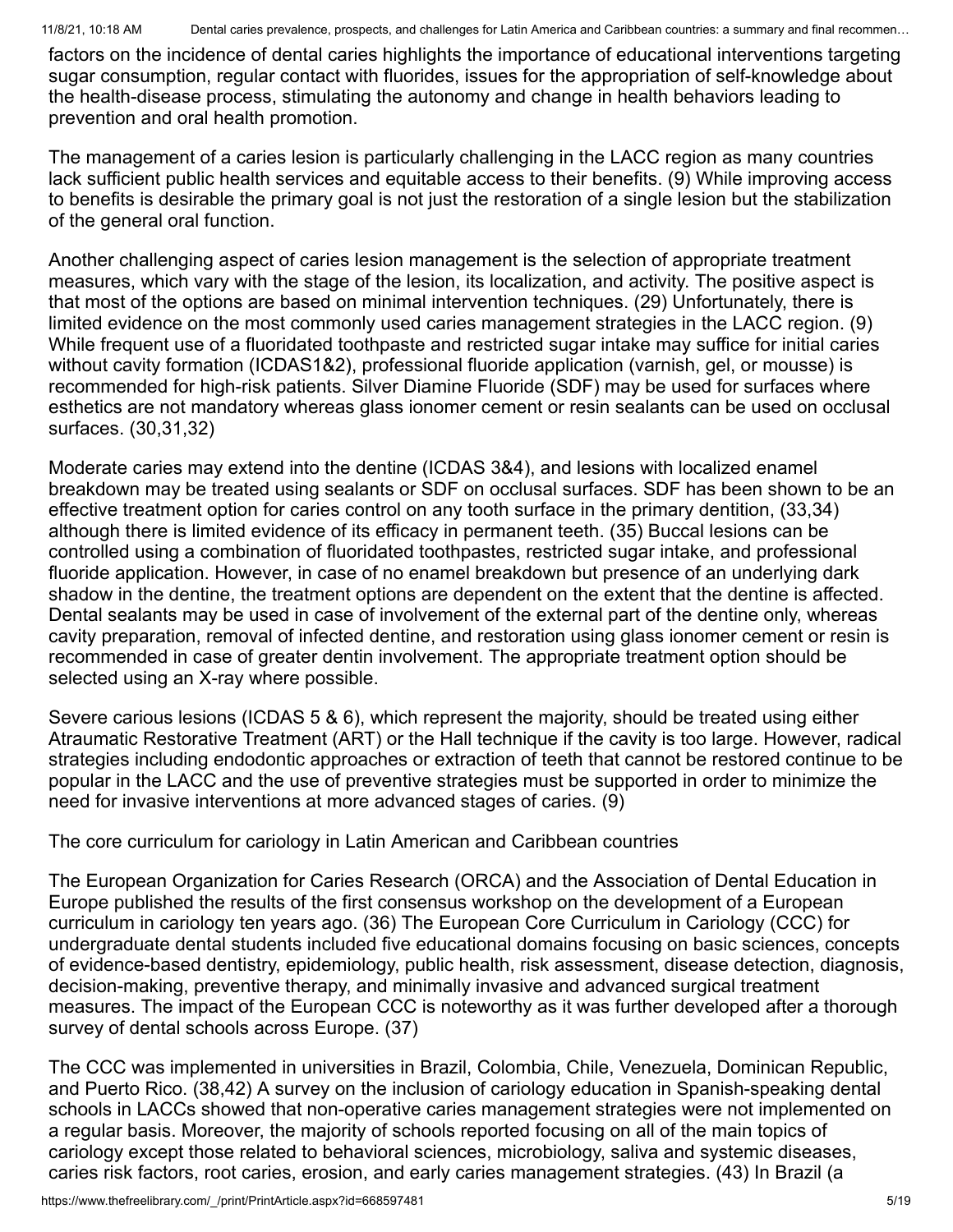Portuguese-speaking country with more than 200 dental schools), the proportion of universities that provided a specific discipline of cariology seemed to be higher than those reported in Europe and other Latin American countries. (44) Apart from these initiatives, there is no regional discussion about the CCC in LACC.

It is important to note that cariology is currently not only strictly confined to caries-related aspects but also includes all problems related to the hard tissues of the teeth. (36,44)

A sustainable, comprehensive cariology curriculum that takes local, regional, and national challenges into consideration may prove useful in supporting future programs aimed at reducing the prevalence of dental caries in LACCs. It is essential to recognize that dental graduates represent future dental practitioners who have the potential to operate as valuable stakeholders and policymakers involved in working toward caries control in the near future. (45) The current COVID19 pandemic has resulted in the development of a myriad of remote/virtual educational strategies, and a structured agenda based on a CCC in LACCs, which has the potential to boost new initiatives for the control of dental caries, generate opportunities to share successful experiences, and create favorable educational environments using virtual platforms.

Proposal of a dental caries surveillance program for LACC

Previous studies as well as a pan-European Consensus have highlighted the variations in thresholds and systems used for dental caries detection and recording. (7,46) An individual's dental caries experience, fluoride exposure, and sugar intake may change over their lifetime, making epidemiological data representative of different age groups essential for the development of effective oral health promotion programs and strategies that can be used to monitor the prevalence and severity of the disease.

As mentioned previously, there is a need for high-quality studies that provide a clear picture of the prevalence of dental caries in LACCs and, in order to achieve this at the national level, this consensus proposes a classification of countries according to the following criteria: a) the availability of epidemiological data on dental caries at the national level (i.e., the caries data must be representative of the country [external validity criterion]); b) how up-to-date the data is (less than 10 years old) for valuable interpretation (temporal proximity criterion); and c) ease of availability from representative institutions (e.g., Ministry of Health) or as published official documents (visibility and accessibility criteria).

Based on the above criteria, a dental caries monitoring or surveillance ranking system was proposed for LACCs (Tables 1, 2, and 3), and the countries were classified as follows: Green: if all criteria were fulfilled (Table 1); Yellow: if only one criteria was not fulfilled (Table 2); and Blank (Table 3): if none of the criteria were fulfilled. (47,65)

Table 1 shows that only three countries (Colombia, Mexico, and Paraguay), accounting for only 30% of the LACC population, have recent official national epidemiological survey data on dental caries (mean DMFT (3.0 in 12-year-old children) available.

Tables 2 and 3 show that 30 countries, comprising 70% of the LACC population, have official data on dental caries that is more than 10 years old, highlighting the need for national epidemiological surveys in the near future. This is a matter of concern, particularly for the 22 countries (Table 3) comprising approximately 130 thousand inhabitants where the national epidemiological data is over 20 years old. Betweenl986 and 2004, the DMFT scores of 12-year-old children were recorded at the national level in many LACCs in support of the implementation of salt fluoridation programs. However, our findings suggest that no regional systematic surveillance was carried out during implementation of these salt fluoridation programs, and the efficacy of the program in reducing the prevalence of dental caries in the target age groups was not evaluated. (1,8) Reliable and representative data on caries prevalence in older children, adults, and the elderly is also largely absent, warranting further research in this area.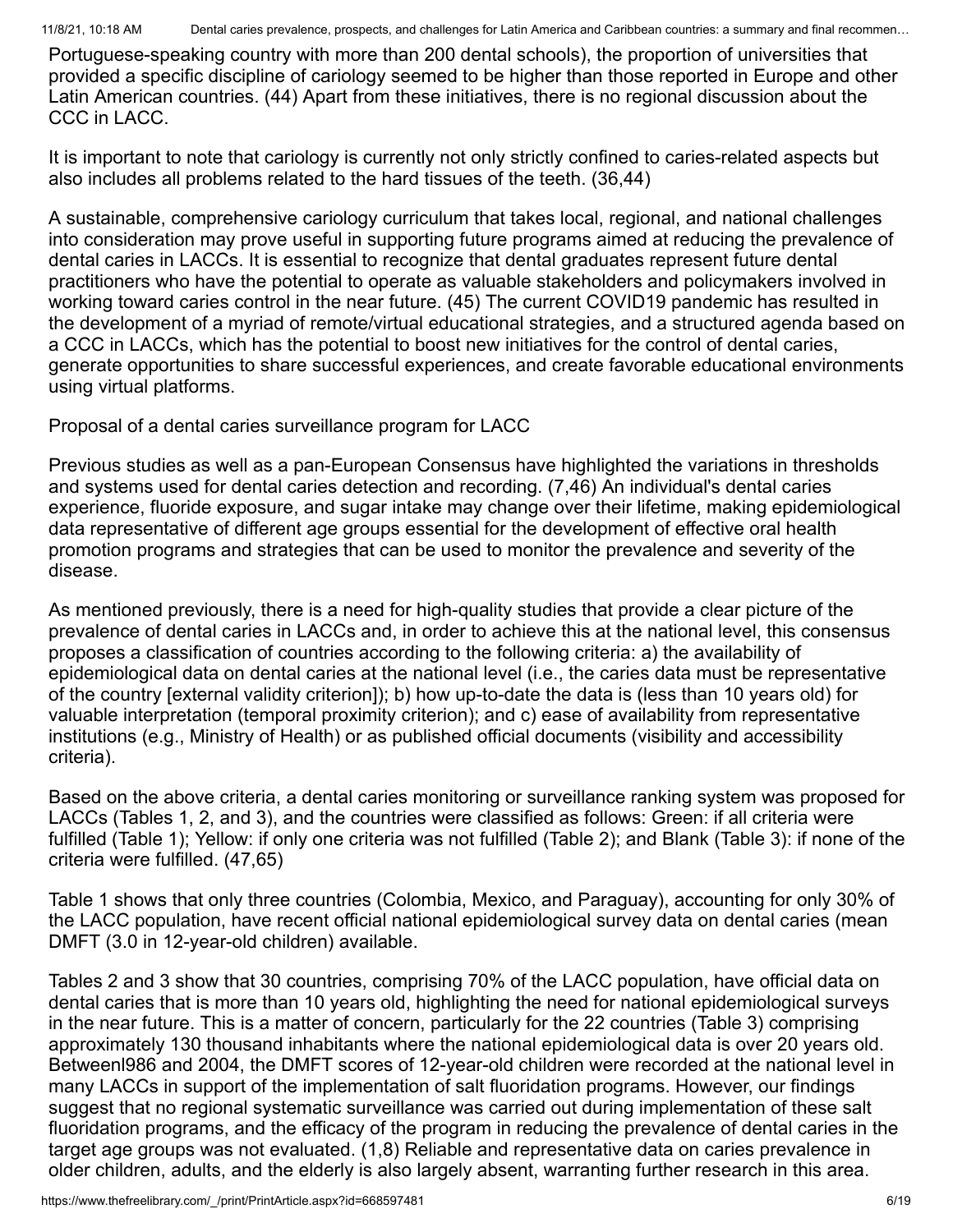Epidemiological data also shows a very unbalanced distribution of dentists within the LACC region, with some countries (e.g., Guatemala, Costa Rica, Haiti, Nicaragua, Guyana, and Suriname) having very low numbers of professionals per inhabitants and others (Cuba, Brazil, Colombia, Argentina, and Uruguay) exhibiting a moderate or high density of professionals. This suggests a trend toward concentration of professionals in high-income urban areas.

The classification presented here must be interpreted with caution due to several reasons. Firstly, the data were obtained from different sources and years of publication, focused on 12-year-old children only, and a time period of ten years was arbitrarily selected. Moreover, the classification did not take into account the potential economic limitations of some countries with regard to the collection of epidemiological data on a regular basis. However, despite these limitations, the outcomes of the classification system presented here may be viewed as warning signs for all countries, including those in the green level, as surveillance of risk factors and levels of inequality are very important in all 33 LACCs.

Dental caries is a preventable disease and directing efforts toward controlling it will allow minimization of associated costs in the future. Therefore, epidemiological surveys should be viewed as profitable investments instead of costly endeavors. Finally, health authorities must also bear in mind that the dynamic nature of the carious process provides us with an opportunity to prevent and control it in the early stages. Initiation of long-term regional projects aimed at reducing the burden of dental caries and its impact on the quality of life of the LACC population are necessary.

The Pan-American Health Organization and World Health Organization (WHO) are firmly committed toward supporting countries in their efforts to improve oral public health and sustain health development. (66,67,68) Oral health was included in the Political Declaration on Universal Health Coverage in 2019, and this decision is of particular importance for LACCs as diseases of the oral cavity are the fourth most expensive to treat in terms of out-of-pocket expenditure. (69) Moreover, this new commitment paves the way for a regional and strategic oral health plan in LACCs in the near future.

The International Association of Pediatric Dentistry (IAPD) launched an Early Childhood Caries: IAPD Bangkok Declaration in 2019 to gain support for efforts aimed at reducing the prevalence and burden of early childhood caries (ECC) globally. The four main recommendations were as follows: a) raise awareness of ECC among parents/caregivers, dentists, health professionals, and other stakeholders; b) limit sugar intake for children under two years of age; c) brush teeth twice daily using a fluoridated toothpaste; and d) provide initial preventive guidance in the first year of life. (70) ECC is preventable and affects millions of children in LACCs, highlighting the importance of these recommendations. The first year of the child's life represents an excellent window of opportunity to educate families on the chronic, cumulative nature of dental caries and emphasize the fact that the adult's oral health is dependent on their early life conditions.

The Federation Dentaire Internationale (FDI) World Dental Federation, which has been investigating dental caries for over 20 years, recently issued a policy statement supporting a shift in caries management from restorative measures to those aimed at monitoring and arresting disease progression, and preventing further lesion development. This document highlights the need to consider disease stage and activity, the patient's condition, their risk of caries, and their aesthetic demands before opting for invasive treatment methods. However, if invasive treatments are unavoidable, a minimum intervention approach should be adopted. The FDI is engaged in improving oral health and the practice of dentistry globally, and this may prove to be very useful for LACCs. (71,72)

The International Caries Detection and Assessment System (ICDAS; 2002) was modifiedinto the International Caries Classification and Management System (ICCMS[TM]) in 2012 and subsequently presented as a clinical practice-friendly version, Caries Care International, in 2019. This charity has been carrying out evidence-based work in collaboration with clinical practices, dental researchers, dental public health officials, and the dental education system to build a health outcomes-focused system that aims to maintain oral health and preserve tooth structure in the long term. (73,76)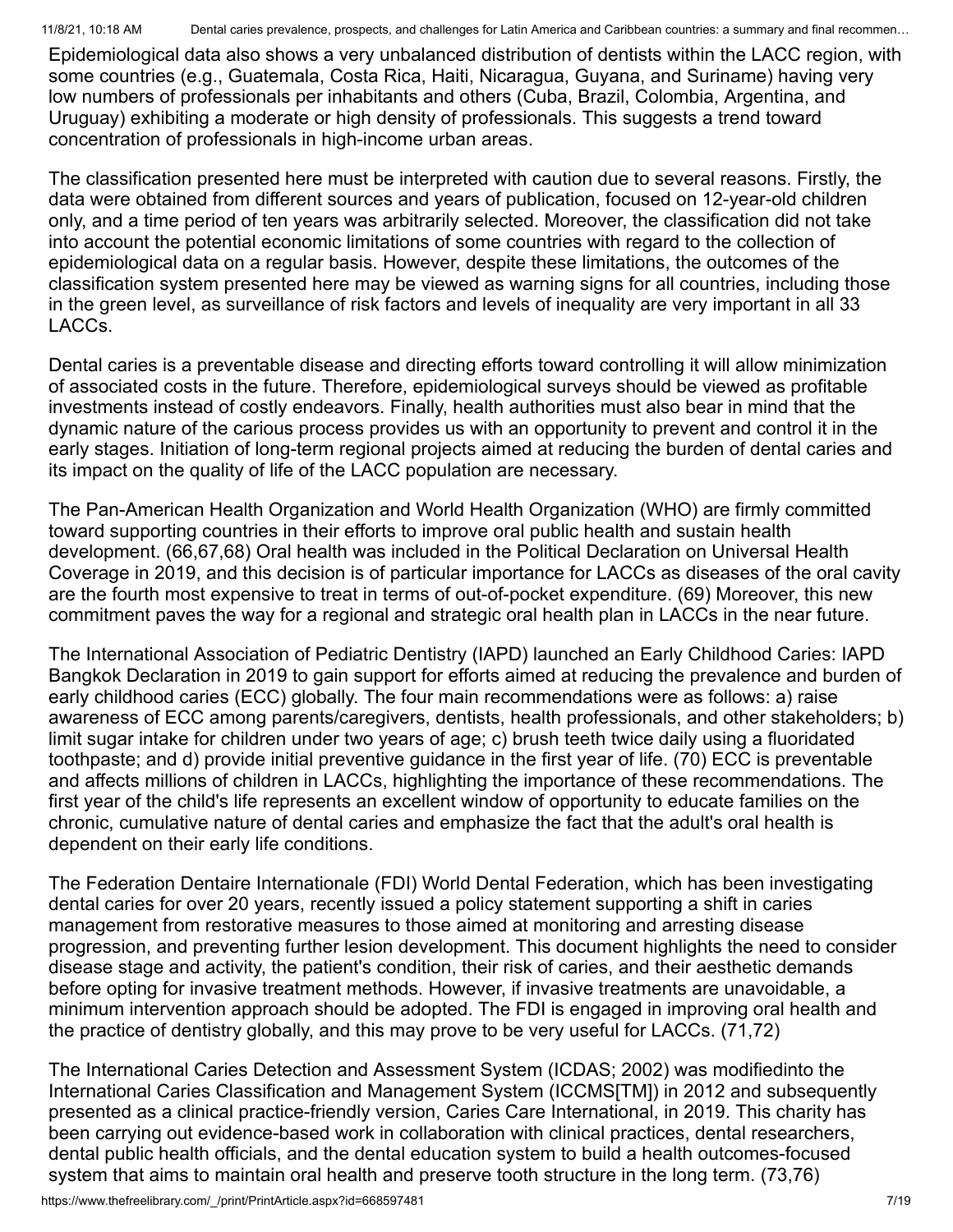The Alliance for a Cavity-Free Future (ACFF), initiated in 2010 and made up of a group of experts from around the world, joined the efforts to promote integrated clinical and public health actions to prevent disease initiation and progression, and move toward a caries-free future for all age groups. Their goals include ensuring a caries-free future for all children by 2026; changing and improving the caries curriculum of dental schools; working collaboratively with organizations worldwide; promoting integrated, comprehensive, and locally appropriate caries prevention and management systems; and monitoring these approaches. The ACFF consists of 28 Chapters in 540 countries around the world, and the LACC chapters are located in Brazil, Colombia, Mexico, and Venezuela. Furthermore, the ACFF, in collaboration with King's College London and three Dental Policy Labs, have been working toward the development of policies aimed at achieving a caries-free future through allocation of increased resources for disease prevention, paying for health in dentistry, and moving toward better oral and dental health through partnership. (77,80)

Therefore, it is now time to join these efforts and create opportunities from challenges put forth by the COVID-19 pandemic. Despite its impact on future epidemiological studies and health systems, this is a good opportunity for dental associations, policymakers, academic staff, and stakeholders to rethink caries control strategies, endeavor to develop robust oral health plans, and take consistent actions toward achieving sustainable caries-free communities in all LACCs.

# Final recommendations

To reduce the prevalence of caries and tackle inequalities, the Latin American Oral Health Association (LAOHA) Dental Caries Prevalence, Prospects, and Challenges for Latin America and Caribbean countries - Caries Consensus made the following recommendations for governments, policymakers, health authorities, professionals, academic staff, industry, and stakeholders.

# General recommendations

a. Oral health should be considered a human right. The existence of social gradients in diseases of oral health, including dental caries, requires policies and interventions to ensure access to quality healthcare, safe and a healthy environment, life opportunities and access to resources that are important for health (social determinants of health). This consensus recommends that government and policymakers should be committed to creating and implementing economic and social policies that raise living standards using a proportionate universal approach, particularly for the indigenous population and the most vulnerable groups of LACCs.

b. Develop an agenda in collaboration with dental and health associations, clinicians, dental students, community members, policymakers, and representatives of the general public to promote adoption of evidence-based guidelines for the prevention and comprehensive management of dental caries, taking into consideration the social determinants of health and the specific needs, challenges, and prospects of the LACC region.

c. Develop systematic national epidemiological surveys using comparable caries detection indices with the aim of standardizing comparisons across countries and improving the understanding of caries and its impact on the quality of life of the LACC population. Ideally, these surveys should be conducted around the same period to facilitate cross-national and subregional comparisons over time.

d. Encourage high-quality studies to investigate the interplay between various risk and protective factors on dental caries, particularly among the most vulnerable groups in LACC.

e. Provide evidence on appropriate low-cost therapeutic and restorative techniques for the provision of comprehensive continuous care for the LACC population.

f. Government and food industries should develop policies aimed at reducing sugar concentration in processed and ultra-processed foods in order to reduce the incidence of dental caries and other chronic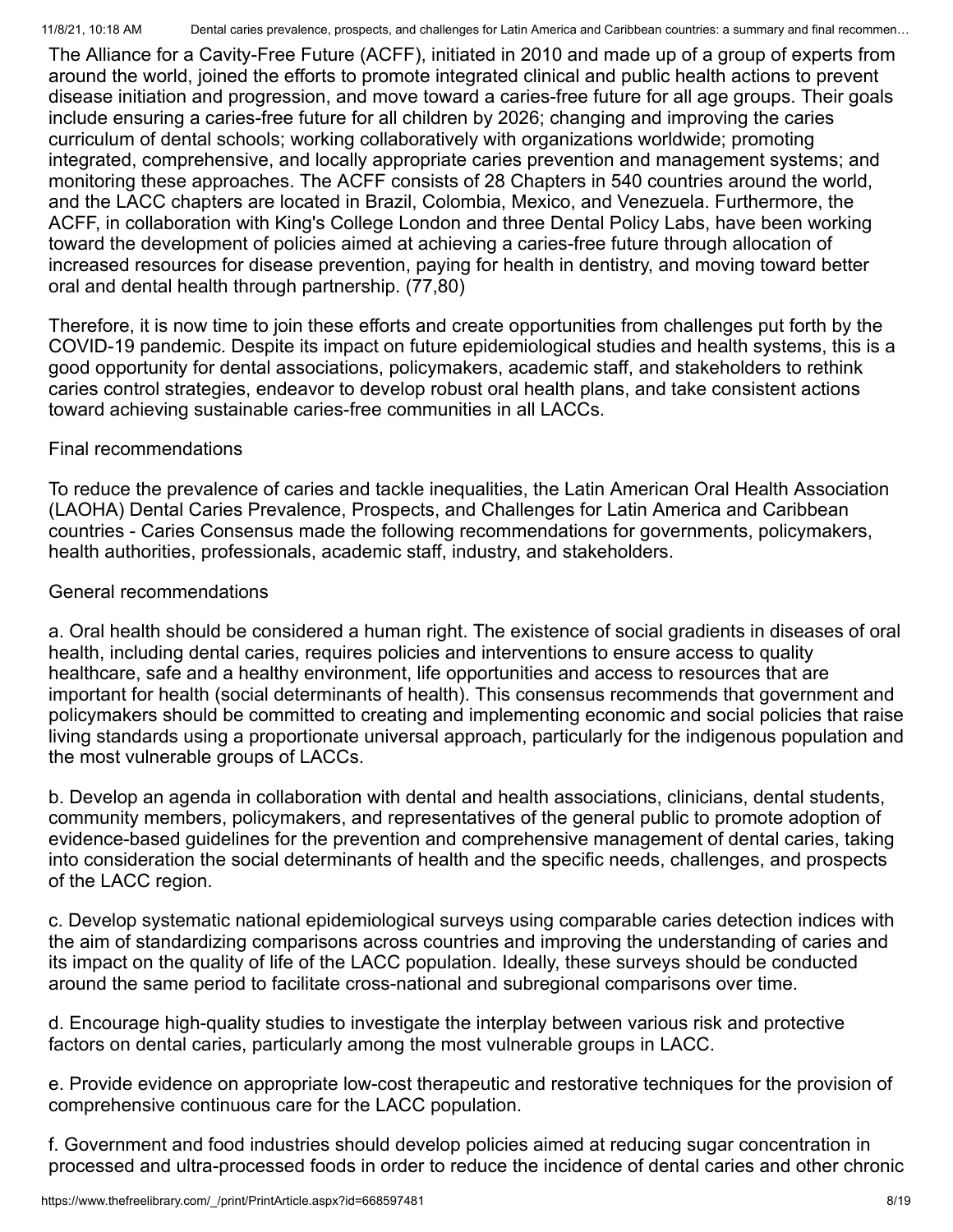diseases.

g. Government and health care industries should work together to make effective anti-caries fluoridated toothpastes easily available for the LACC population.

### Specific recommendations

a. Create a dental caries surveillance program for LACCs that can allow classification of countries based on the burden of dental caries and level of inequalities, monitor prevalence of dental caries and its risk factors regularly on a regional level, and allow sharing of successful experiences

b. Implement a Core Cariology Curriculum for dental faculties in LACCs that is based on the provision of additional preventive care and takes the oral health conditions of the region into consideration.

c. Promote upstream measures to limit sugar intake through food and drinks while taking oral health literacy and the social determinants of dental caries into consideration (e.g., by limiting soft drinks and promoting a healthier food environment in schools and workplaces, regulation on advertising and promoting the inclusion of sugar content information on food labels, and sugar taxation).

d. Support efficacious and safe strategies for caries control through the use of fluorides at the community level (e.g., salt or water fluoridation), taking into consideration the local, regional, and national suitability of the strategy.

e. Encourage regular use of fluoridated toothpastes (minimum concentration of 1000 ppm F) at least twice a day at the community level, taking the oral health literacy and economical sustainability of the region into consideration.

f. Considering the effectiveness of fluoridated toothpaste for caries control and the regional water supply issues, particularly in rural areas and city slums, this consensus endorses regular use of fluoridated toothpastes as the main vehicle for topical fluoride application. Additionally, it makes an urgent call to improve access to drinking water in the region, given its importance for general health and well-being.

g. Implementation of a regional legislation that ensures a minimum concentration of soluble fluorides in toothpastes for achievement of appropriate anti-caries effect in LACCs.

h. Implementation of local surveillance systems that guarantee optimal fluoride concentrations in water or salt to provide appropriate anti-caries effects and prevent dental fluorosis.

i. SDF and ART should be considered as population strategies for the treatment of dental caries.

j. Encourage widespread dissemination of high-quality information on the rational use of fluorides and their benefits for controlling dental caries. Additionally, promote provision of information on the drawbacks of excessive sugar intake and its impact on general and oral health.

# Acknowledgments

This paper was prepared for the consensus meeting titled "Dental Caries Prevalence, Prospects and Challenges for LACC", promoted by the Latin American Oral Health Association and Colgate Palmolive Co. with the support of the Federation Odontologica Latinoamericana, Sociedade Brasileira de Pesquisa Odontologica (SBPqO/Brazilian Division of IADR), and the participation of experts from the region, including representatives from national, regional and international dental associations. All participants had the opportunity to review the manuscript and make their own contributions. This paper presents the summary and final recommendations of the Dental Caries Regional Consensus.

# References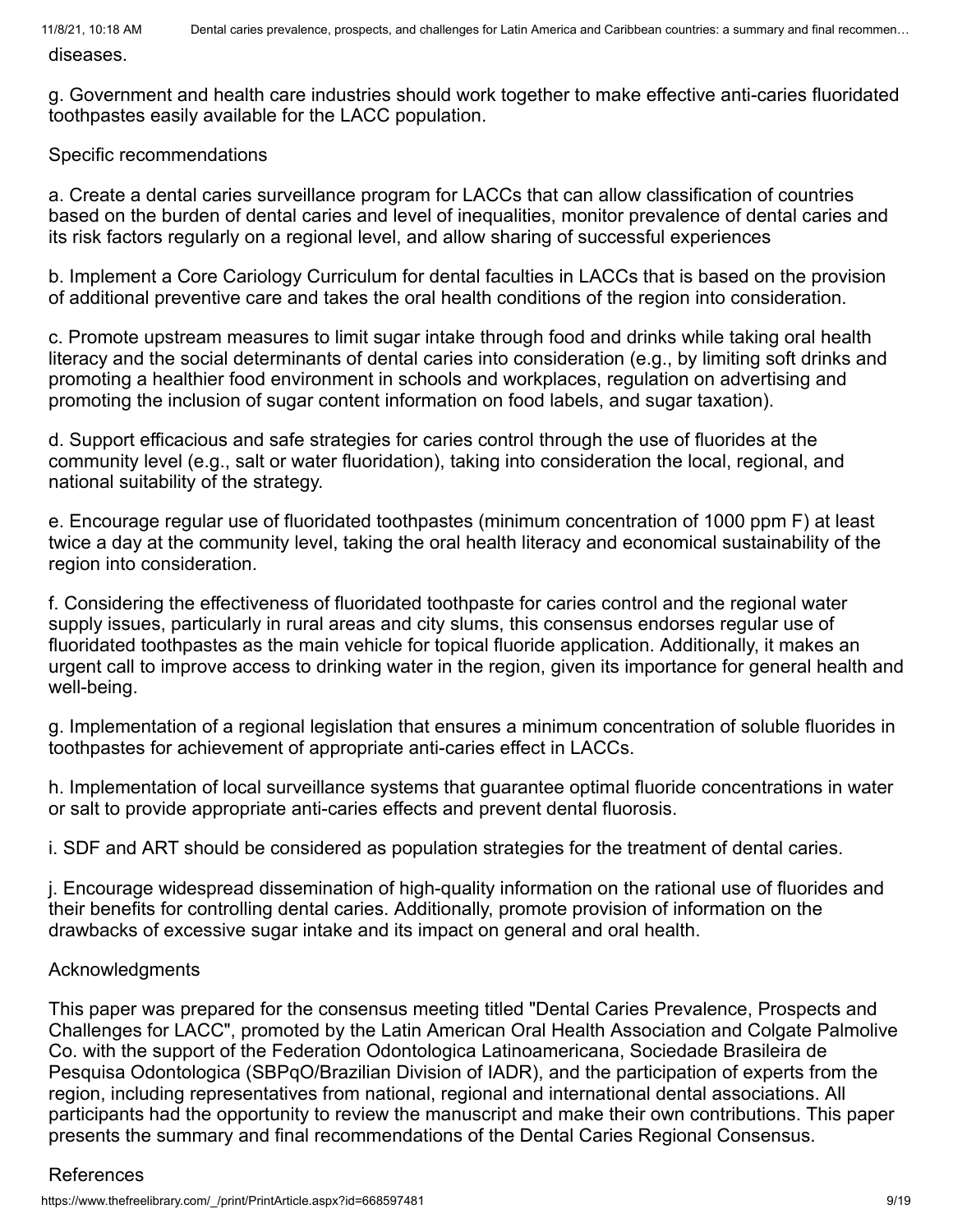(1.) Paiva SM, Abreu-Placeres N, Camacho MEI, Frias AC, Tello G, Perazzo MF, et al. Dental caries experience and its impact on oral health-related quality of life in Latin American and Caribbean countries. Braz Oral Res. 2021;35(suppl l):e052. https://doi.org/10.1590/1807-3107bor-2021.vol35.0052.

(2.) Pitts NB, Zero DT, Marsh PD, Ekstrand K, Weintraub JA, Ramos-Gomez F, eta I. Dental caries. Nat Rev Dis Primers. 2017 May;3:17030. https://doi.org/10.1038/nrdp.2017.30

(3.) Peres MA, Macpherson LM, Weyant RJ, Daly B, Venturelli R, Mathur MR, et al. Oral diseases: a global public health challenge. Lancet. 2019 Jul;394(10194):249-60. https://doi.org/10.1016/S0140- 6736(19)31146-8

(4.) Bernabe E, Marcenes W, Hernandez CR, Bailey J, Abreu LG, Alipour V, et al. Global, regional, and national levels and trends in burden of oral conditions from 1990 to 2017: a systematic analysis for the Global Burden of Disease 2017 study. J Dent Res. 2020Apr;99(4):362-73. https://doi.org/10.1177/0022034520908533

(5.) Marcenes W, Kassebaum NJ, Bernabe E, Flaxman A, Naghavi M, Lopez A, et al. Global burden of oral conditions in 1990-2010: a systematic analysis. J Dent Res. 2013 Jul;92(7):592-7. https://doi.org/10.1177/0022034513490168

(6.) Gimenez T, Bispo BA, Souza DP, Vigano ME, Wanderley MT, Mendes FM, et al. Does the decline in caries Prevalence of Latin American and Caribbean children continue in the new century? Evidence from systematic review with meta-analysis. PLoS One. 2016 Oct;11(10):e0164903. https://doi.org/10.1371/journal.pone.0164903

(7.) Martignon S, Roncalli AG, Alvarez E, Aranguiz V, Feldens CA, Buzalaf MAR. Risk factors for dental caries in Latin American and Caribbean countries. Braz Oral Res. 2021;35(suppl 1):053. https://doi.org/10.1590/1807-3107bor-2021.vol35.0053

(8.) Ricomini Filho AP, Chavez BA, Giacaman RA, Frazao P, Cury JA. Community interventions and strategies for caries control in Latin American and Caribbean countries. Braz Oral Res. 2021;35(suppl l):e054. https://doi.org/10.1590/1807-3107bor-2021.vol35.054

(9.) Pozos-Guillen A, Molina G, Soviero V, Arthur RA, Chavarria-Bolahos D, Acevedo AM. Management of dental caries lesions in Latin American and Caribbean countries. Braz Oral Res. 2021;35(suppl l):e055. https://doi.org/10.1590/1807-3107bor-2021.vol35.0055

(10.) The World Bank. World development indicators. 2020. Washington: The World Bank Group; 2020 [cited 2020 Sept 20]. Available from: https://databank.worldbank.org/home.aspx

(11.) Organizacion Panamericana de la Salud. Plan estrategico de la Organizacion Panamericana de la Salud 2020-2025: la equidad, el corazon de la salud. Washington, DC: Organizacion Panamericana de la Salud,2020 [cited 2020 Sept 20]. (Documento oficial, 359). Available from: https://iris.paho.org/handle/10665.2/52717

(12.) United Nations. Department of Economic and Social Affairs. Population Division 5. World urbanization prospects: the 2018 revision, [cited 2020 Sept 20]. Available from: https://population.un.org/wup/General/DefinitionRegions.aspx

(13.) Torre A, Messina J, Silva J. The inequality story in Latin America and the Caribbean: searching for an explanation. In: Gertola L, Williamson J, eds. Has Latin American inequality changed direction? [S. I.]: Springer; 2017. p. 317-38.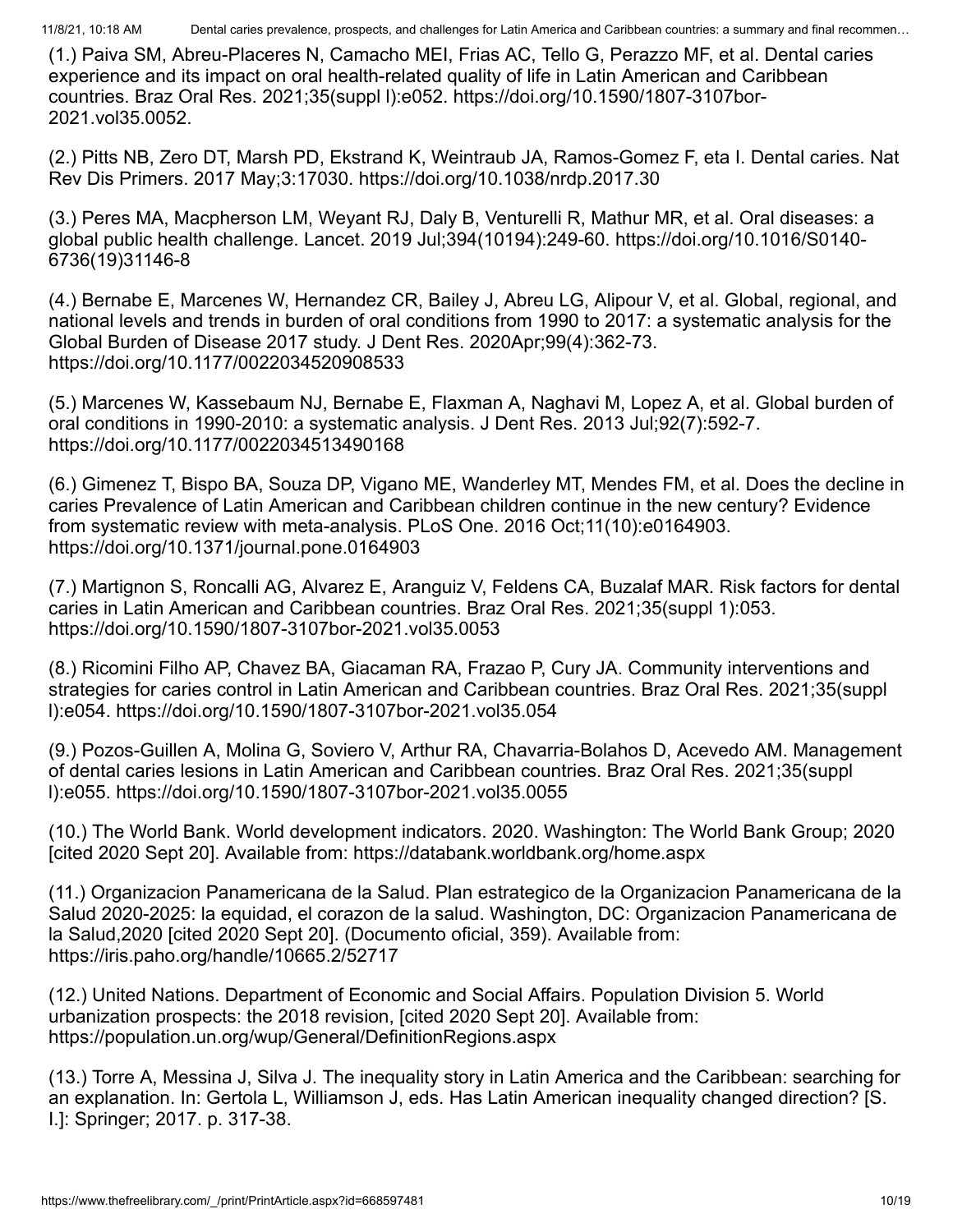(14.) Ystanes M, Stronen IA, editors. The Social life of economic inequalities in contemporary Latin America: decades of change. [S. I.]: Springer Nature; 2018. https://doi.org/10.1007/978-3-319-61536-3

(15.) Duran D, Monsalves MJ, Aubert J, Zarate V, Espinoza I. Systematic review of Latin American national oral health surveys in adults. Community Dent Oral Epidemiol. 2018 Aug;46(4):328-35. https://doi.org/10.1111/cdoe.12379

(16.) Secretaria de Salud (Mexico). Sivepab: resultados del Sistema de Vigilancia Epidemiologica de Patologias Bucales. Mexico: Secretana de Salud; 2018 [cited 2020 Oct 1]. Available from: https://www.gob.mx/cms/uploads/attachment/file/525756/20200116 archivo SIVEPAB-18\_lnov19\_1\_.pdf

(17.) Morin E. Seven complex lessons in education for the future. Paris: Unesco; 1999 [cited 2020 Sep 21]. Available from: http://unesdoc.unesco.org/images/0011/001177/117740eo.pdf

(18.) Montenegro RA, Stephens C. Indigenous health in Latin America and the Caribbean. Lancet. 2006 Jun;367(9525):1859-69. https://doi.org/10.1016/S0140-6736(06)68808-9

(19.) Baskaradoss JK. Relationship between oral health literacy and oral health status. BMC Oral Health. 2018 Oct;18(1):l 72. https://doi.org/10.1186/s12903-018-0640-1

(20.) Parker E J, Jamieson L M (>. Associations between indigenous Australian oral health literacy and self-reported oral health outcomes. BMC Oral health.2010; 10(1)3:2-8. https://doi.org/10.1186/1472- 6831-10-3

(21.) OECD; Food and Agriculture Organization of the United Nations. OECD-FAO Agricultural Outlook 2019-2028, Paris: OECD Publishing; 2019. https://doi.org/10.1787/agroutlook-2019-en

(22.) Popkin BM, Hawkes C. Sweetening of the global diet, particularly beverages: patterns, trends, and policy responses. Lancet Diabetes Endocrinol. 2016 Feb;4(2):174-86. https://doi.org/10.1016/S2213- 8587(15)00419-2

(23.) Schmidt L, Mialon M, Kearns C, Crosbie E. Transnational corporations, obesity and planetary health. Lancet Planet Health. 2020Jul;4(7):e266-7. https://doi.org/10.1016/S2542-5196(20)30146-7

(24.) Saeedi P, Petersohn I, Salpea P, Malanda B, Karuranga S, Unwin N, et al. Global and regional diabetes prevalence estimates for 2019 and projections for 2030 and 2045: results from the International Diabetes Federation Diabetes Atlas, 9th edition. Diabetes Res Clin Pract. 2019 Nov;157:l07843. https://doi.org/10.1016/j.diabres.2019.107843

(25.) Bonecker M, Cleaton-Jones P. Trends in dental caries in Latin American and Caribbean 5-6- and 11 -13-year-old children: a systematic review. Community Dent Oral Epidemiol. 2003;31 (2):152-7 https://doi.org/10.1034/j.1600-0528.2003.00009.x

(26.) Guarnizo-Herreho CC, Watt RG, Garzon-Orjuela N, Suarez-Zuniga E, Tsakos G. Health insurance and education: major contributors to oral health inequalities in Colombia. J Epidemiol Community Health. 2019 Aug;73(8):737-44. https://doi.org/10.1136/jech-2018-212049

(27.) Kantar. Database YTD 06/2020 Latam. 2020 [cited 2020 Oct 1]. Available from: https://www.kantar.com/worldpanel

(28.) Colvara BC, Faustino-Silva DD, Meyer E, Hugo FN, Hilgert JB, Celeste RK. Motivational interviewing in preventing early childhood caries in primary healthcare: a community-based randomized cluster trial. J Pediatr. 2018 Oct;201:190-5. https://doi.org/10.1016/j.jpeds.2018.05.016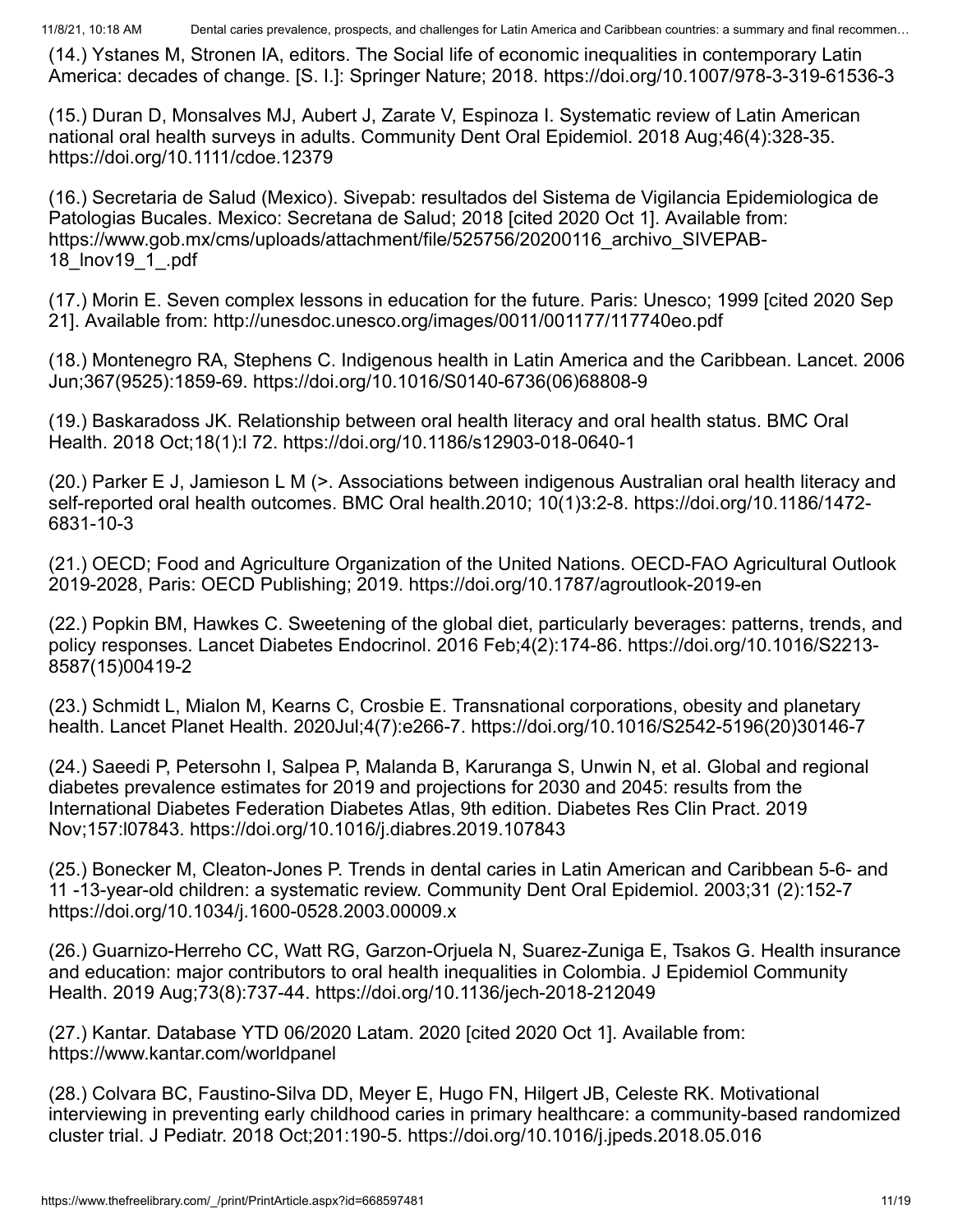(29.) Splieth CH, Banerjee A, Bottenberg P, Breschi L, Campus G, Ekstrand KR, et al. How to intervene in the caries process in children: a Joint ORCAand EFCD Expert Delphi Consensus Statement. Caries Res. 2020;54(4):297-305. https://doi.org/10.1159/000507692

(30.) Sabbagh H, Othman M, Khogeer L, Al-Harbi H, Al Harthi A, Abdulgader Yaseen Abdulgader A. Parental acceptance of silver Diamine fluoride application on primary dentition: a systematic review and meta-analysis. BMC Oral Health. 2020 Aug;20(1):227. https://doi.org/10.1186/sl2903-020-01195-3

(31.) Oliveira BH, Cunha-Cruz J, Rajendra A, Niederman R. Controlling caries in exposed root surfaces with silver diamine fluoride: a systematic review with meta-analysis. J Am Dent Assoc. 2018 Aug;149(8):671 -679.el. https://doi.org/10.1016/j.adaj.2018.03.028

(32.) Ahovuo-Saloranta A, Forss H, Walsh T, Nordblad A, Mdkeld M, Worthington HV. Pit and fissure sealants for preventing dental decay in permanent teeth. Cochrane Database Syst Rev. 2017 Jul;7:CD001830. https://doi.org/10.1002/14651858.CD001830.pub5

(33.) Chibinski AC, Wambier LM, Feltrin J, Loguercio AD, Wambier DS, Reis A. Silver diamine fluoride has efficacy in controlling caries progression in primary teeth: a systematic review and meta-analysis. Caries Res. 2017;51 (5):527-41. https://doi.org/10.1159/000478668

(34.) Oliveira BH, Rajendra A, Veitz-Keenan A, Niederman R. The effect of silver diamine fluoride in preventing caries in the primary dentition: a systematic review and meta-analysis. Caries Res. 2019;53(1):24-32. https://doi.org/10.1159/000488686

(35.) Seifo N, Cassie H, Radford JR, Innes NP. Silver diamine fluoride for managing carious lesions: an umbrella review. BMC Oral Health. 2019 Jul;19(1):145. https://doi.org/10.1186/sl2903-019-0830-5

(36.) Schulte AG, Pitts NB, Huysmans MC, Splieth C, Buchalla W. European Core Curriculum in Cariology for undergraduate dental students. Eur J Dent Educ. 2011 Nov;15 Suppl 1:9-17. https://doi.org/10.1111/j. 1600-0579.2011.00694.x

(37.) Schulte AG, Buchalla W, Huysmans MC, Amaechi BT, Sampaio F, Vougiouklakis G, et al. A survey on education in cariology for undergraduate dental students in Europe. Eur J Dent Educ. 2011 Nov;15 Suppl 1:3-8. https://doi.org/10.1111/j.l 600-0579.2011.00708.x

(38.) Martignon S, Marin LM, Pitts N, Jacome-Lievano S. Consensus on domains, formation objectives and contents in cariology for undergraduate dental students in Colombia. Eur J Dent Educ. 2014 Nov;18(4):222-33. https://doi.org/10.1111/eje.12091

(39.) Diaz-Yokens M, Gonzalez S, Giacaman RA, Araya-Bustos F, Moncada G, Martignon S. Cariology curriculum in Chilean universities. Rev Clin Periodoncia Implantol Rehabil Oral. 2018 Aug;l 1 (2):98-l01. https://doi.org/10.4067/S0719-01072018000200098

(40.) Sampaio FC, Rodrigues JA, Bonecker M, Groisman S. Reflection on the teaching of cariology in Brazil. Braz Oral Res. 2013May-Jun;27(3):195-6. https://doi.org/10.1590/S1806-83242013000300001

(41.) Maldonado A, Rojas-Sanchez F, Navarro T, Acevedo AM, Zambrano O, Principe S, et al. La ensehanza de la cariologia en la Republica Bolivariana de Venezuela: quienes, como y cuando. Acta Odontol Venez. 2014;52(2).

(42.) Abreu-Placeres N, Grau-Grullon P, Naidu R, Garcia-Godoy F, Newton JT, Ekstrand KR, et al. Cariology consensus for undergraduates at dental schools in the Caribbean region. Eur J Dent Educ. 2020 Dec;00:l-16. https://doi.org/10.1111/eje.12651

https://www.thefreelibrary.com/ /print/PrintArticle.aspx?id=668597481 12/19 (43.) Martignon S, Gomez J, Tellez M, Ruiz JA, Marin LM, Rangel MO Current cariology education in dental schools in Spanish-speaking Latin American countries. J Dent Educ. 2013 Oct;77(l 0):1330-7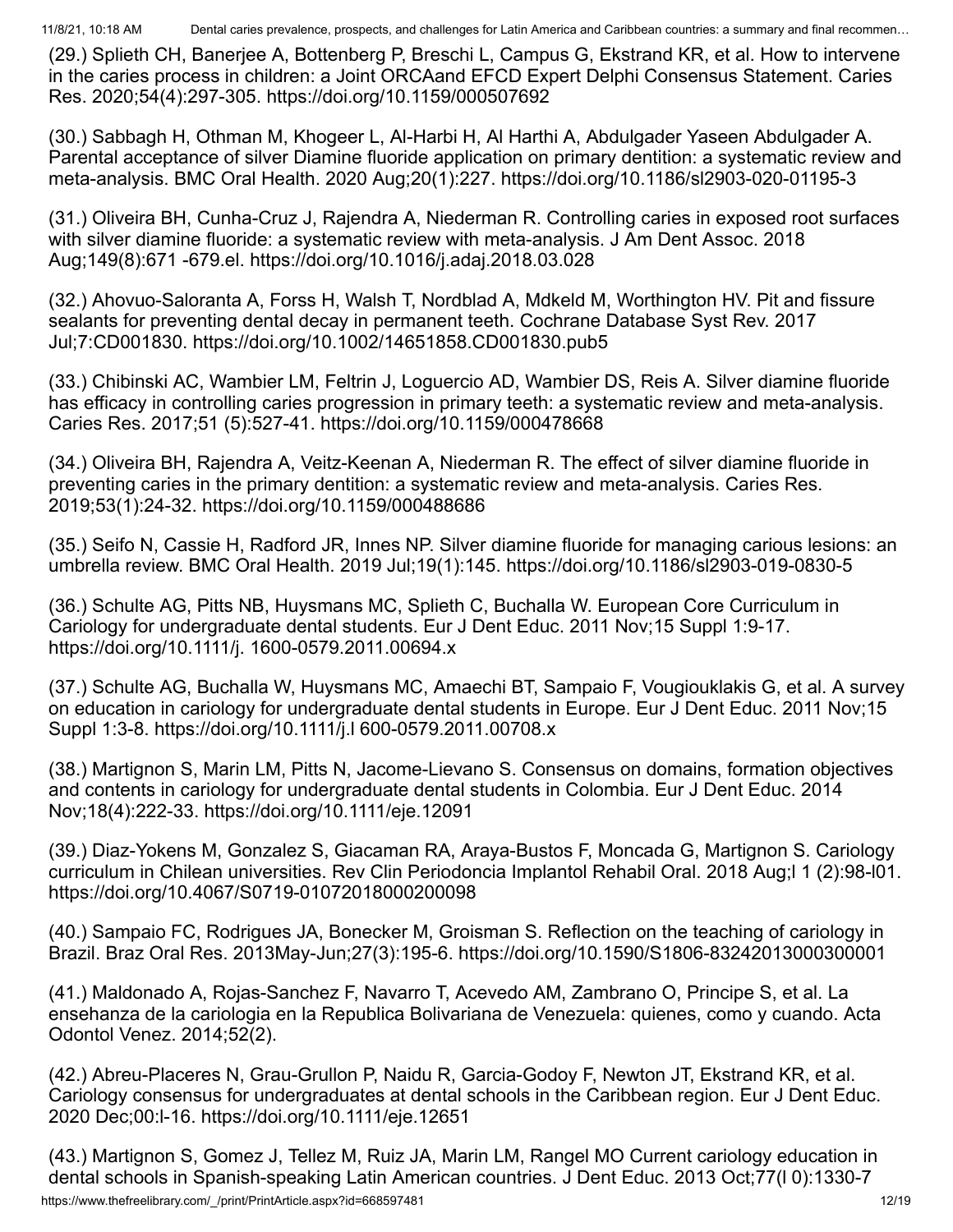https://doi.org/10.1002/j.0022-0337.2013.77.10.tb05607.x

(44.) Gouvea DB, Groisman S, Bonecker MJ, Sampaio F, Paiva SM, Kriger L, et al. Cariology education for undergraduate Brazilian dental students. RGO Rev Gauch Odontol. 2018 Sep;66(3):239-44. https://doi.org/10.1590/1981-863720180003000073428

(45.) Pitts NB, Maze vet ME, Mayne C. Shaping the future of dental education: caries as a case-study. Eur J Dent Educ. 2018 Mar;22 Suppl 1:30-7 https://doi.org/10.1111/eje.12345

(46.) Pitts NB, Carter NL, Tsakos G. The Brussels Statement on the future needs for caries epidemiology and surveillance in Europe. Community Dent Health. 2018 May;35(2):66. https://doi.org/10.1922/CDH\_PittsBrussels01

(47.) MinisteriodeSaludy Proteccion Social (CO). IV ESTUDIO NACIONAL DE SALUD BUCAL - ENSAB IV, Para saber como estamos y saber que hacemos. Situacion de Salud Bucal; 2015.

(48.) Ministerio de Salud Publico y Bienestar Social (PY). Encuesta nacional de salud bucodentaldel Paraguay - ENSABUD PY 2017: Del diagnostico al diseho y la ejecucion de politicas publicas de salud bucodental. Asuncion: Organizacion Panamericana de la Salud; 2018.

(49.) Legall G. Antigua Oral Health Survey 2006. The Antigua and Barbuda Oral Health Survey, Final Report. Oct. 2007. 58 p.

(50.) Ministerio da Saude (BR). Secretaria de Atencao a Saude. Secretaria de Vigilancia em Saude. SB Brasil 201 0: Pesquisa Nacional de Saude Bucal: resultados principais. Brasilia, DF: Ministerio da Saude; 2012 [cited 2020 Oct 5]. Available from: http://bvsms.saude.gov.br/bvs/publicacoes/pesq uisa\_nacional\_saude\_bucal.pdf

(51.) Chile. Subsecretana de Salud Publico. Division Prevencion y Control de Enfermedades Analisis de situacion,de salud bucal en Chile. Santiago: Ministerio de Salud; 2010.

(52.) Monteiro-Salazar O, Ulate J, Rodriguez A, MendezC, Monge L. [Prevalence of dental caries on scholar children of 12 years old in Costa Rica]. Rev Cient Odontol. 2011 Sept;7(2). Spanish.

(53.) Raza X, Alvear A, Andrade R, Ayala E, Chiliquinga M. Estudio Epidemiologico Nacional de Salud Bucal en escolares menores de 15 ahos de Ecuador 2009-2010. 29 ed. Ecuador; 2011 [cited 2020 Sept 20]. (Boletin Informativo, n. 29). Available from: https://www.paho.org/ecu/index.php? option=com\_docman&view=download&category\_slug=comunicacion-social&alias=356-boletininformativo-n0-29-enero-octubre-2011&Itemid=599

(54.) Sanchez Rodas E, Villagran Colon E, Vanegas L. Estudio epidemiologico de caries dental y fluorosis: Guatemala 1999-2002. Guatemala: Facultad de Odontologia. Universidad de San Carlos de Guatemala; Ministerio de Salud Publico y Asistencia Social; [2009] [cited 2020 Oct 5]. Available from: https://www.paho.org/hq/dmdocuments/2009/OH-GUTcpo.pdf

(55.) Psoter WJ, Saint Jean HL, Morse DE, Prophte SE, Joseph JR, Katz RV. Dental caries in twelveand fifteen-year-olds: results from the basic oral health survey in Haiti. J Public Health Dent. 2005;65(4):209-14. https://doi.org/10.1111/j.1752-7325.2005.tb03020.x

(56.) De Lopez A, Lopez L, Galvez A. Diagnostico nacional de salud bucodental en Panama 2008. Panama: Instituto Conmemorativo Gorgas de Estudiosde la Salud; 201 0.

(57.) Ministerio de la Salud (PE). Prevalencia nacional de caries dental, fluorosis del esmalte y urgencia de tratamento em escolares de 6 a 8, 10, 12 y 15 ahos, Peru. 2001-2002. Lima: Oficina General de Epidemiologia; 2005.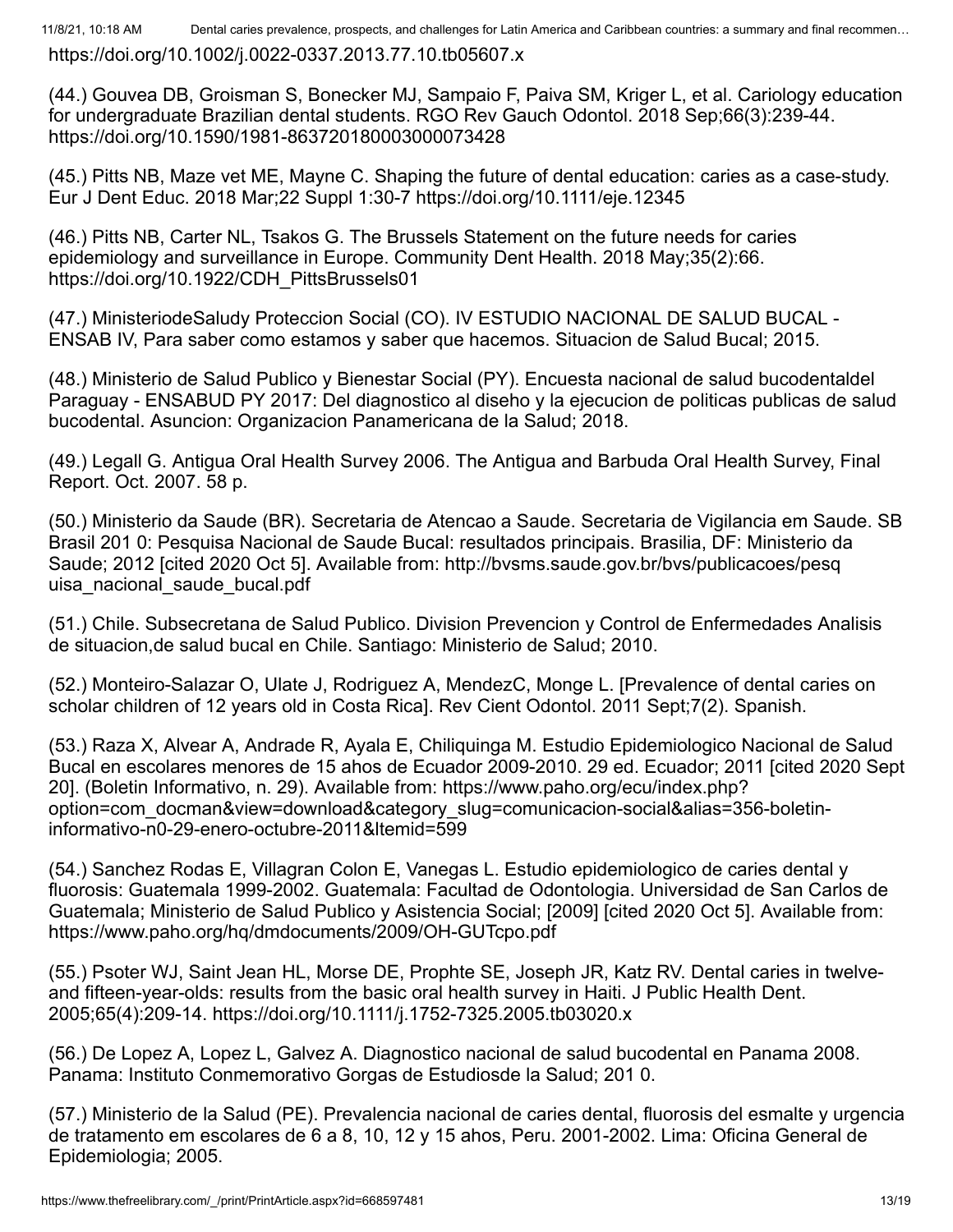(58.) Naidu R, Prevatt I, Simeon D. The oral health and treatment needs of schoolchildren in Trinidad and Tobago: findings of a national survey. Int J Paediatr Dent. 2006 Nov;16(6):412-8. https://doi.org/10.1111/j.1365-263X.2006.00755.x

(59.) Gonzalez y Rivas M. La salud bucal en la Republica Argentina: snalisis del sector. Univ Odontol. 2019 Jan-June;38(80). https://doi.org/10.11144/Javeriana.uo38-80.sbra

(60.) Ministry of Health (BS). Oral health status of school children in the Commonwealth of the Bahamas: Result of a National Survey 1999-2000. Nassau: Ministry of Health; 2001.

(61.) World Health Organizatio. Oral Health Programme. Global data on dental caries prevalence (DMFT) in children aged 12 years. Geneva: World Health Organization; 2000 [cited 2020 Oct 5]. Available from: https://apps.who.int/iris/handle/10665/66520

(62.) Ocampo Peharanda D. Estudio Epidemiologico de salud bucal: 1995. San Antonio: Organizacion Panamericad de la Salud; Ministerio de Salud y Prevision Social; 1997.

(63.) Leake JL, Otchere DF, Davey KW, Bedford WR, Mclntyre DO. The dental health of 12-year-old children in Dominica: a report of a survey using WHO methods. J Can Dent Assoc. 1990 Nov;56(11):1025-8.

(64.) Beltran-Aguilar ED, Estupihan-Day S, Baez R. Analysis of prevalence and trends of dental caries in the Americas between the 1970s and 1990s. Int DentJ. 1999 Dec;49(6):322-9. https://doi.org/10.1111/j.l875-595X.1999.tb00532.x

(65.) Estupihan-Day SR, Baez R, Horowitz H, Warpeha R, Sutherland B, Thamer M. Salt fluoridation and dental caries in Jamaica. Community Dent Oral Epidemiol. 2001 Aug;29(4):247-52. https://doi.org/10.1034/j.1600-0528.2001.290402.x

(66.) Pan Americn Health Organization; World Health Organization, Oral health side event during the 2019 FDI World Dental Congress: Meeting Report. San Francisco; 2019 [cited 2020 Oct 1]. Available from: https://www.paho.org/hq/index.php?option=com\_docman&view=download&category\_slug=pahowho-scientific-technical-material-6482&alias=50928-oral-health-side-event-during-[dagger]he-2019-fdiworld-dental-congress-meeting-report&Itemid=270&lang=en

(67.) World Health Organization. Ending childhood dental caries: WHO implementation manual. Geneva: World Health Organization; 2019.

(68.) World Health Organization. Universal health coverage. Geneva: World Health Organization; 2019 [cited 2020 Oct 3]. Available from: https://www.who.int/en/news-room/fact-sheets/detail/universalhealth-coverage-(uhe)

(69.) OECD. Health at a Glance 2017: OECD indicators. 2017 [cited 2020 Oct 1] Available from: https://www.oecd.org/els/health-systems, Health-at-a-Glance-2017-Chartset.pdf

(70.) Pitts N, Baez R. Early childhood caries: IAPD Bangkok Declaration. IntJ Paediatr Dent. 2019 May;29(3):384-6. https://doi.org/10.1111/ipd.1249072.

(71.) FDI World Dental Federation. FDI World Denta Federation: Annual Report 2019. Geneva: World Dental Federation; 2020 [cited 2020 Oct 5]. Available from: https://www.fdiworlddental.org/sites/default/files/2020-11/2019-fdi\_annual\_report.pdf

(72.) FDI World Dental Federation. Resources: policy statements. Geneva: World Dental Federation; 2020 [cited 2020 Oct 5] Available from: https://www.fdiworlddental.org/policy-statements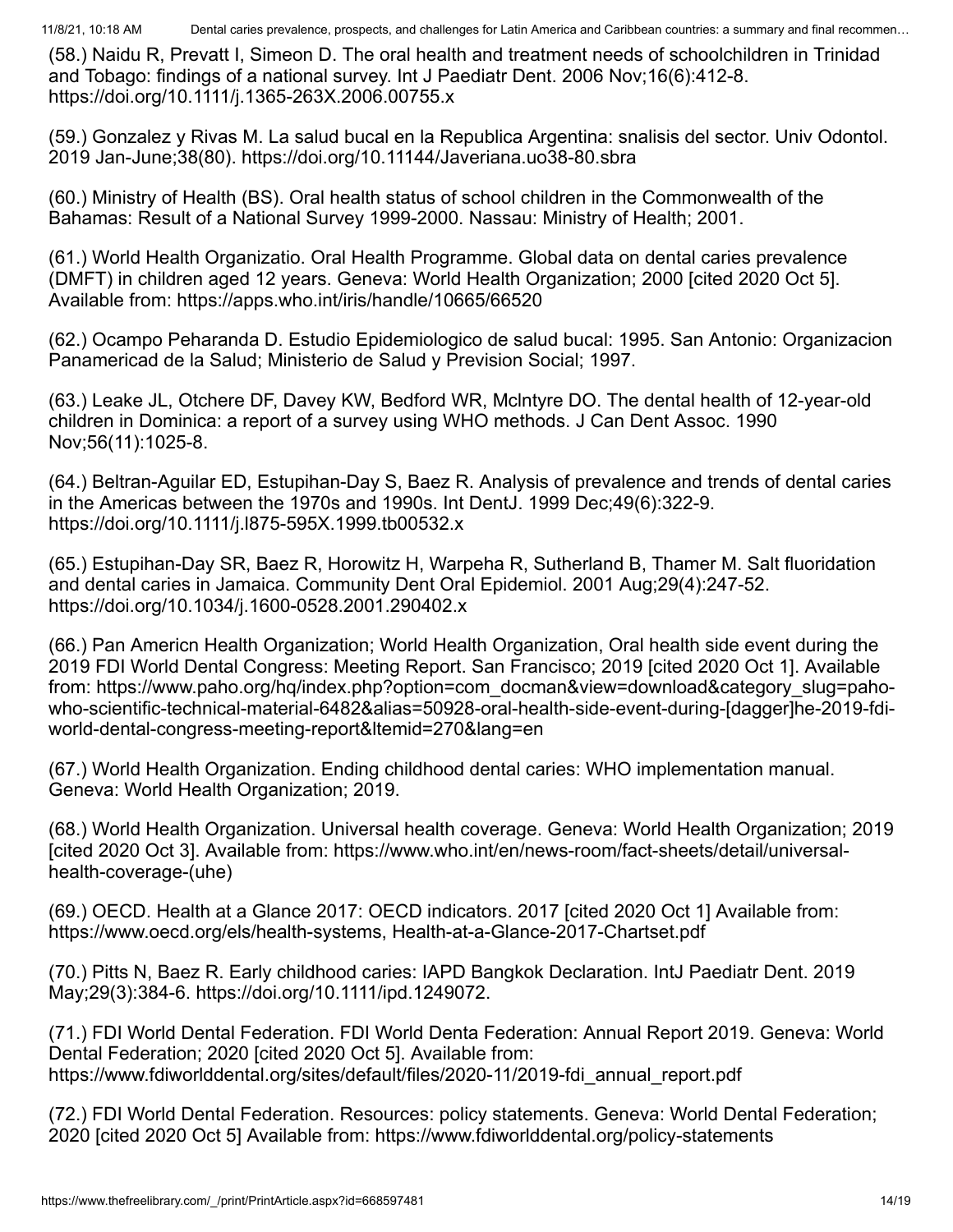(73.) Pitts N. "ICDAS": an international system for caries detection and assessment being developed to facilitate caries epidemiology, research and appropriate clinical management. Community Dent Health. 2004 Sep;21 (3):193-8.

(74.) Pitts NB, Ekstrand KR; ICDAS Foundation. International Caries Detection and Assessment System (ICDAS) and its International Caries Classification and Management System (ICCMS) methods for staging of the caries process and enabling dentists to manage caries. Community Dent Oral Epidemiol. 2013 Feb;41 (1):e41 -52. https://doi.org/10.1111/cdoe.12025

(75.) Pitts NB, Ekstrand KR; ICDAS Foundation. International Caries Detection and Assessment System (ICDAS) and its International Caries Classification and Management System (ICCMS) methods for staging of the caries process and enabling dentists to manage caries. Community Dent Oral Epidemiol. 2013 Feb;41 (1):e41-52. https://doi.org/10.1111/cdoe.12025 DUPLICATA DA 75

(76.) Martignon S, Pitts NB, Goffin G, Mazevet M, Douglas GV, Newton JT, et al. CariesCare practice guide: consensus on evidence into practice. Br Dent J. 2019 Sep;227(5):353-62. https://doi.org/10.1038/s41415-019-0678-8

(77.) Alliance for a Cavity-Free Future. ACFF Declaration. London: ACFF; 2020 [cited 2020 Oct 5]. Available from: https://www.acffglobal.org/

(78.) Pitts N, Mazevet M, Mayne C, Hinrichs S, Boulding H, Grant J. Towards a cavity free future: how do we accelerate a policy shift towards increased resource allocation for caries prevention and control? London: The Policy Institute at King's; 2017.

(79.) Pitts N, Mazevet M, Mayne C, Boulding H, Pow R. Towards paying for health in dentistry: how can we create and implement acceptable prevention-based dental payment systems to achieve and maintain health outcomes? London: King's College London; 2019.

(80.) Pitts N, Pow R. Towards oral and dental health through partnership: how can the oral health and dental industries benefit from enabling positive behaviour in caries prevention and control amongst patients and the public? London: King's College London; 2020.

Fabio Correia SAMPAIO (a) (iD)

Marcelo BONECKER (b,n) (iD)

Saul Martins PAIVA (c) (iD)

Stefania MARTIGNON (d) (iD)

Antonio Pedro RICOMINI FILHO (e) (iD)

Amaury POZOS-GUILLEN (f) (iD)

Branca Heloisa OLIVEIRA (g,n) (iD)

Miriam BULLEN (h,i) (iD)

Rahul NAIDU (i,k) (iD)

Carol GUARNIZO-HERRENO (i) (iD)

Juliana GOMEZ (m) (iD)

Zilson MALHEIROS (mn) (iD)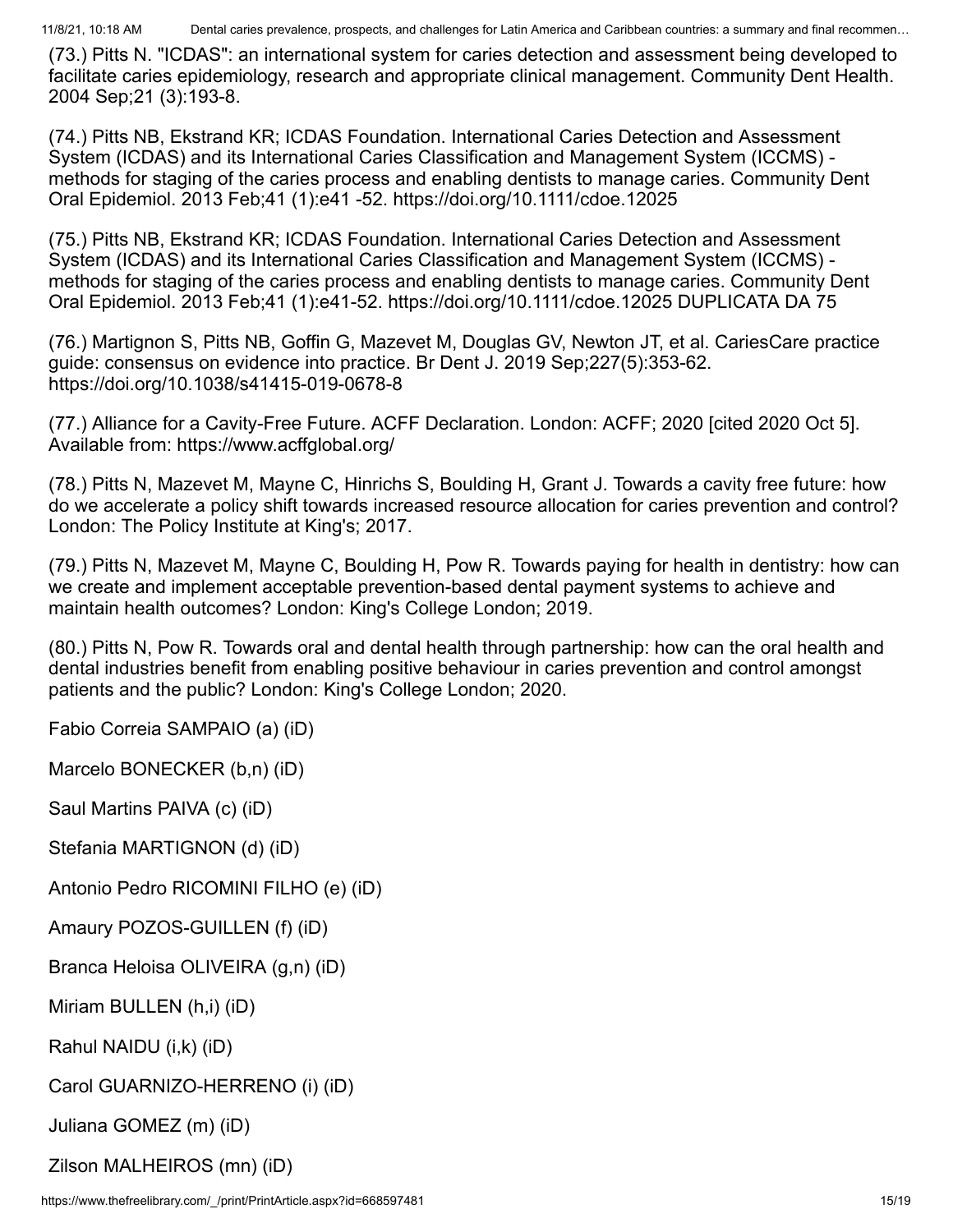Bernal STEWART (m,n) (iD)

Maria RYAN (m) (iD)

Nigel PITTS (o) (iD)

(a) Universidade Federal da Parafba - UFPB, Health Science Center, Department of Clinical and Community Dentistry, Joao Pessoa, PB, Brazil. (b) Universidade de Sao Paulo - USP, School of Dentistry, Department of Pediatric Dentistry, Sao Paulo, SP, Brazil.

(c) Universidade Federal de Minas Gerais UFMG, School of Dentistry, Department of Pediatric Dentistry, Belo Horizonte, MG, Brazil. (d) Universidad El Bosque - Unica, Caries Research Unit, Research Department, Bogota, Colombia.

(e) Universidade Estadual de Campinas - Unicamp, Piracicaba Dental School, Department of Biosciences, Piracicaba, SP, Brazil.

(f) Universidad Autonoma de San Luis Potosf, Facultad de Estomatologfa, San Luis Potosf, Mexico.

(g) Universidade do Estado do Rio de Janeiro - UERJ, Department of Community and Preventive Dentistry, Rio de Janeiro, RJ, Brasil.

(h) University of Panama, School of Dentistry, Panama City, Panama.

(l)Federacion Odontologica Latinoamericana FOLA, Panama City, Panama.

(i)The University of the West Indies, Faculty of Medical Sciences, School of Dentistry, Saint Augustine, Trinidad and Tobago.

(k) Caribbean Oral Health Initiative - COHI, San Juan, Puerto Rico.

(l) Universidad Nacional de Colombia, Facultad de Odontologfa, Bogota, Colombia.

(m) Colgate Palmolive Company, Colgate Technology Center, Piscataway, NJ, USA. (n) Latin American Oral Health Association, LAOHA, Sao Paulo, SP, Brazil.

(o) King's College London, Faculty of Dentistry, Oral & Craniofacial Sciences, Dental Innovation and Translation hub, London, UK.

Declaration of Interests: The authors certify that they have no commercial or associative interest that represents a conflict of interest in connection with the manuscript. Zilson Malheiros, Juliana Gomez, Bernal Stewart and Maria Ryan are currently employed by Colgate-Palmolive Company.

Corresponding Author:

Fabio Correia Sampaio

E-mail: fcsampa@gmail.com

Submitted: March 8, 2021

Accepted for publication: March 12, 2021

Last revision: March 1 6, 2021

https://doi.org/10.1590/1807-3107bor-2021.vol35.0056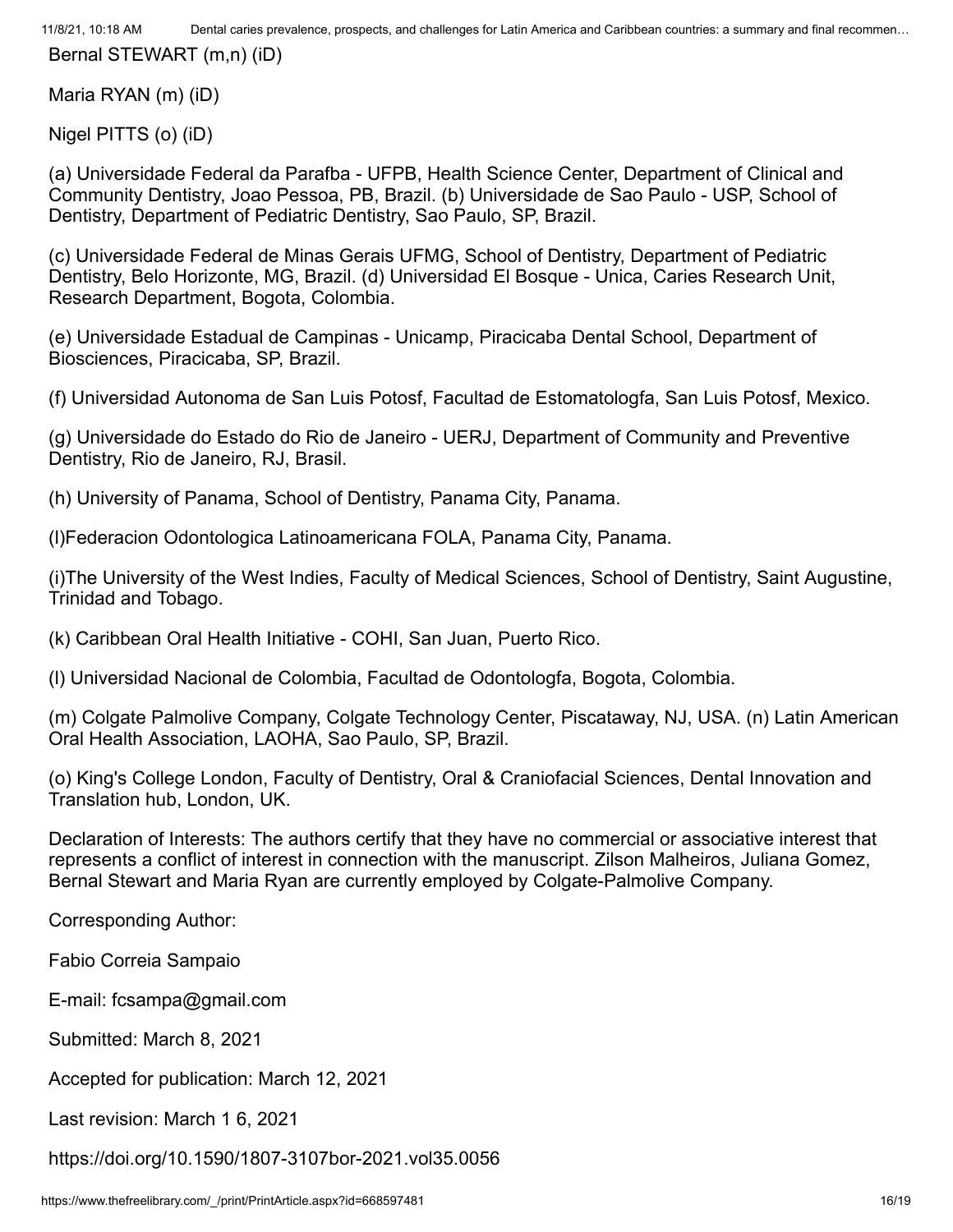Table 1. Population, density of dentists, and mean DMFT of 12-year-old children in Latin American and Caribbean countries following the surveillance of dental caries via official national surveys since 2011. LAOHA, 2020. Countries Population (\*) Density of dentists 1 :1 0.000 (year)(\*\*) Colombia 50,339,443 9.60(2015) Mexico 127,575,529 1.00(2016) Paraguay 7,044,636 1.63 (2018) Total/range 1.00-9.60 years 184,959,608 (2015-2018) Countries Mean DMFT of 12-year-old children (year) References Colombia 1.50(2013) 47 Mexico 2.65 (2018) 16 Paraguay 2.07(2017) 48 Total/range 1.50-2.65 years (2013-2018) (\*) World Bank; United Nations Population Division. World Population Prospects: 2019 Revision; (\*\*) https://www.who.int/gho/health\_workforce, dentistry\_density/en/; https://sites.usp.br/iberoamericanoralhealth/ Table 2. Population, density of dentists, and mean DMFT of 1 2-year-old children in Latin American and Caribbean countries reported following the surveillance of dental caries via official national surveys conducted from 2001 to 201 0 (inclusive). LAOHA, 2020. Countries Population(\*)<br>Antigua and Barbuda 97,929 Antigua and Barbuda Brazil 211,049,527 Chile 18,952,038 Costa Rica 5,047,561 Ecuador 17,373662 Guatemala 16,604,026 Haiti 11,263,077 Panama 4,314,767 Peru 32,516,453 Trinidad and Tobago 1,399,488 Total/range (years) 318,618,528 Countries Density of dentists 1 :1 0.000 (year)(\*\*) Antigua and Barbuda 1.67(1997) Brazil 12.36 (2017) Chile 1.60(2016) Costa Rica 0.10(2017) Ecuador 3.20(2016) Guatemala 0.10(2018) Haiti 0.21 (2018) Panama 2.79 (2016) Peru 1.80(2016) Trinidad and Tobago 3.59 (2015) Total/range 0.10-12.36 (years) (1997-2018) Countries Mean DMFT of 12-year-old children (year) Antigua and Barbuda 0.90 (2006) Brazil 2.07(2010) Chile 1.90 (2007) Costa Rica 2.57 (2006) Ecuador 1.61 (2010) Guatemala 5.18 (2002) Haiti 0.65 (2005) Panama 3.72 (2008) Peru 3.67(2001) Trinidad and Tobago 0.61 (2006) Total/range 0.90-5.18 (years) (2001-2010) Countries References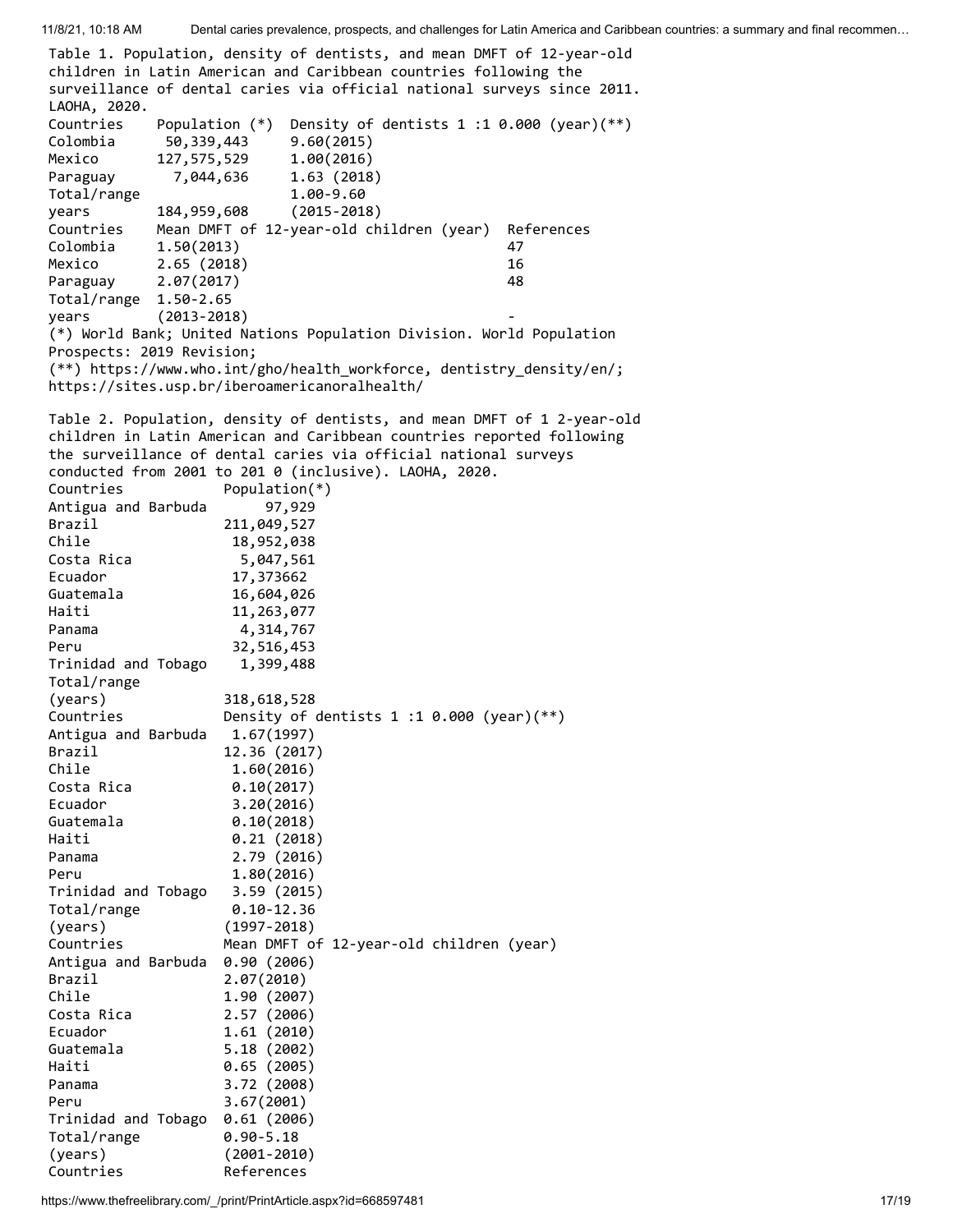| Antigua and Barbuda       | 49                                                                      |
|---------------------------|-------------------------------------------------------------------------|
| Brazil                    | 50                                                                      |
| Chile                     | 51                                                                      |
|                           |                                                                         |
| Costa Rica                | 52                                                                      |
| Ecuador                   | 53                                                                      |
| Guatemala                 | 54                                                                      |
| Haiti                     | 55                                                                      |
| Panama                    | 56                                                                      |
| Peru                      | 57                                                                      |
| Trinidad and Tobago       | 58                                                                      |
| Total/range               |                                                                         |
| (years)                   |                                                                         |
|                           | (*)World Bank; United Nations Population Division. World Population     |
|                           |                                                                         |
|                           | Prospects: 2019 Revision; (**)https://www.who.int/gho/health_workforce, |
|                           | dentistry_density/en/; https://sites.usp.br/iberoamericanoralhealth/    |
|                           |                                                                         |
|                           | Table 3. Population, density of dentists, and mean DMFT of 12-year-old  |
|                           | children in Latin American and Caribbean countries reported following   |
|                           | the surveillance of dental caries via official national surveys         |
|                           | conducted before 2000 (inclusive). LAOHA, 2020.                         |
| Countries                 | Population(*)                                                           |
| Argentina                 | 44,938,712                                                              |
| <b>Bahamas</b>            | 393,244                                                                 |
| <b>Barbados</b>           | 287,375                                                                 |
| Belize                    | 397,628                                                                 |
|                           |                                                                         |
| Bolivia                   | 11,513,100                                                              |
| Cuba                      | 11,333,483                                                              |
| Dominica                  | 71,986                                                                  |
| Dominican Rep.            | 10,738,958                                                              |
| El Salvador               | 6,486,205                                                               |
| Grenada                   | 112,523                                                                 |
| Guyana                    | 786,552                                                                 |
| Jamaica                   | 2,961,167                                                               |
| Nicaragua                 | 6,624,554                                                               |
| Panama                    | 4,314,767                                                               |
| Saint Lucia               | 183,627                                                                 |
| St. Kitts and Nevis       | 53,199                                                                  |
| St. Vicent and Grenadines | 110,94                                                                  |
|                           |                                                                         |
| Suriname                  | 586,632                                                                 |
| Uruguay                   | 3,461,734                                                               |
| Venezuela                 | 28,515,829                                                              |
| Total/range               |                                                                         |
| (years)                   | 129,557,448                                                             |
| Countries                 | Density of dentists $1:1$ 0.000 (year) $(**)$                           |
| Argentina                 | 9.19 (2004)                                                             |
| <b>Bahamas</b>            | 2.58 (2017)                                                             |
| Barbados                  | 3.08 (2017)                                                             |
| Belize                    | 1.54 (2017)                                                             |
| Bolivia                   | 2.23(2016)                                                              |
| Cuba                      | 16.60 (2017)                                                            |
| Dominica                  | 0.67(2017)                                                              |
| Dominican Rep.            | 2.10 (2017)                                                             |
| El Salvador               | 7.64 (2008)                                                             |
| Grenada                   | 1.57 (2017)                                                             |
|                           | 0.35(2018)                                                              |
| Guyana                    |                                                                         |
| Jamaica                   | 0.90(2017)                                                              |
| Nicaragua                 | 0.40(2018)                                                              |
| Panama                    | 2.79 (2016)                                                             |
| Saint Lucia               | 2.26 (2014)                                                             |
| St. Kitts and Nevis       | 3.68 (2015)                                                             |
| St. Vicent and Grenadines | 1.19 (2004)                                                             |
| Suriname                  | 0.48(2009)                                                              |
| Uruguay                   | 14.79 (2017)                                                            |
| Venezuela                 | 5.48 (2001)                                                             |
| Total/range               | $0.40 - 16.60$                                                          |

https://www.thefreelibrary.com/\_/print/PrintArticle.aspx?id=668597481 18/19